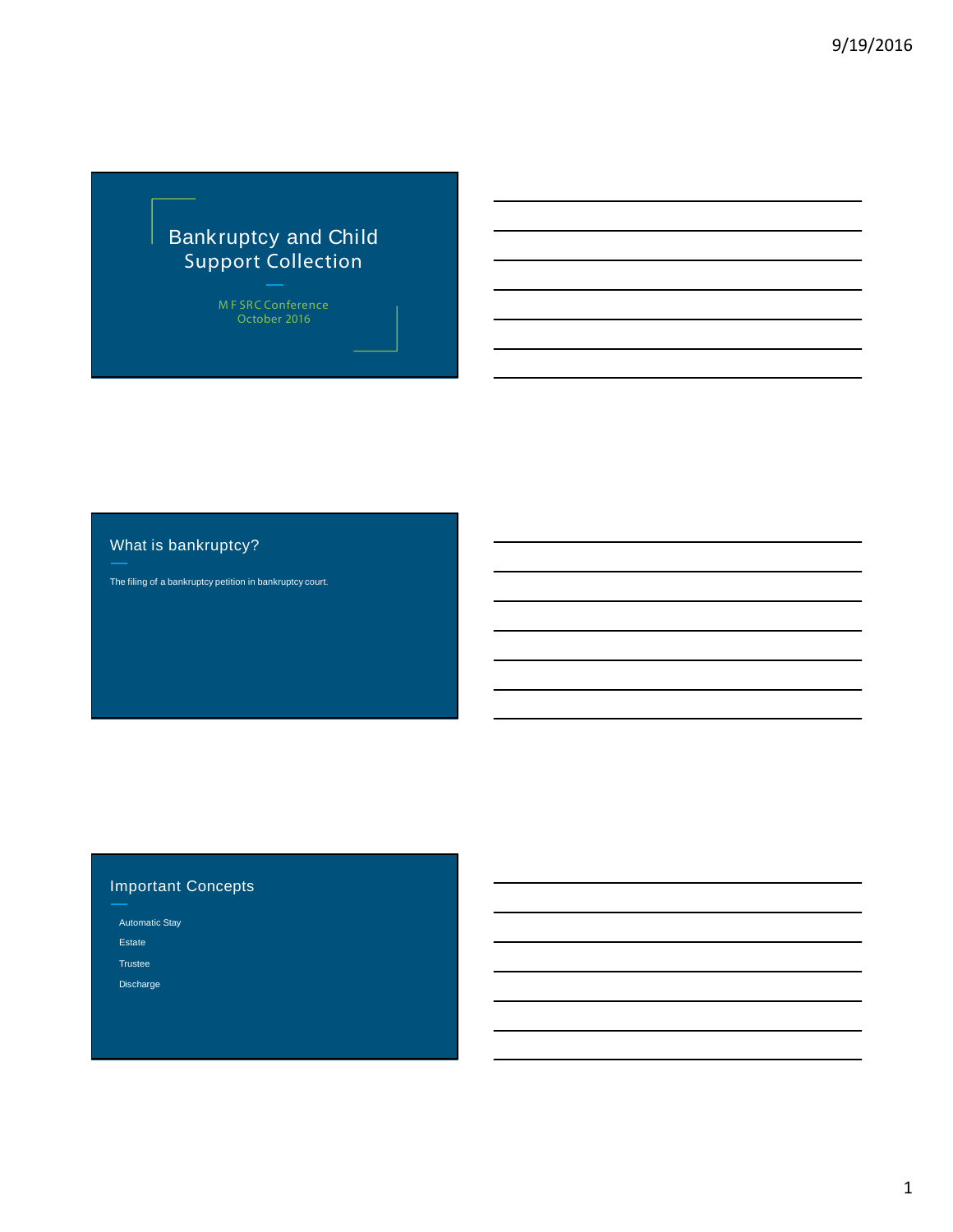### Ch apter 7

Also known as liquidation

Discharge occurs in 90days

No repayment plan

Typically no assets tobe administered

File once every 8 years

#### Ch apter 13

Also known as "restructuring orrepayment"

Debtor must file aplan

Plan is typically 3-5 yearslong

Plan must comply with priorityof debts

Requires regular monthly income to fund the plan

Can be filed more frequently than a 7

#### Claims

Not often in a 7, but if there are assets, the Trustee will send notice and you have 90 days to fileyour claim.

Claims are paid by priority. Domestic support obligation arrears are priority number 1!

An old case can be reopened if omitted assets are discovered, and the creditors will be notified to file claims.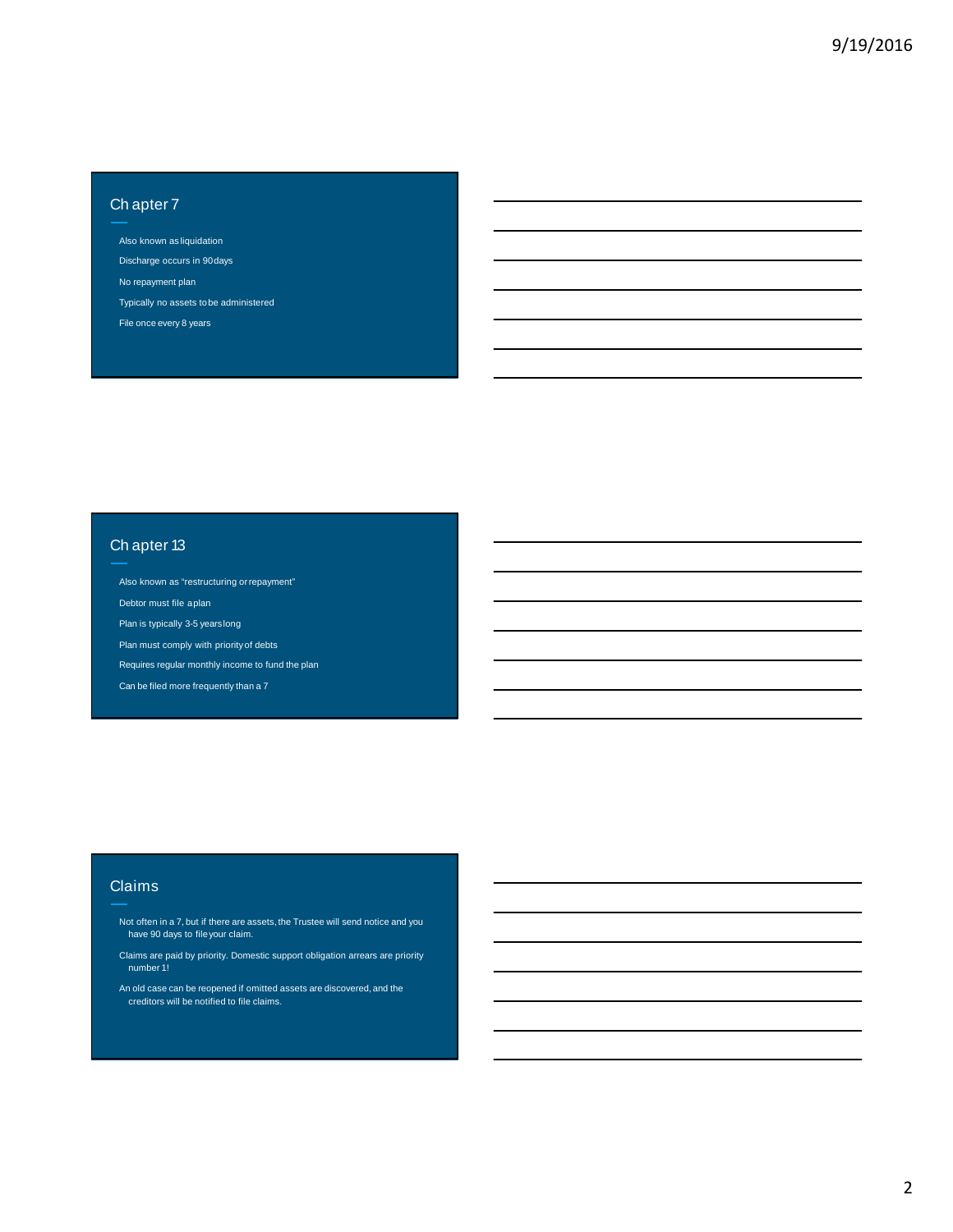### How the Chapter 7 estate is funded

#### 1. Non exempt assets

- a. State exemptions usually leaves something non exempt. However, if it's less than \$1,000, the trustee will usually let itgo.
- b. Federal exemptions rarely leaves something non exempt.
- c. Does your CP know of any omitted assets?
- 2. Some transfers or payments
	- a. Fraudlent transfers when the debtor transfers something without receiving fair market value in return. b. Preference payments - when the debtor repays a debt to a close friend or relative.

#### How the Ch apter 13 is funded

By the debtor's monthly payments. These are determined based on a number of factors,such as:

- 1. How much priority debt is owed;
- 2. The debtor's income;and
- 3. The debtor's assets.

### Notice of Filing

Tells you what chapter was filed and when/ where the meeting of creditors is. Attending the meeting of creditors is optional, and not required to protect your debt from discharge.

The meeting is a chance to question the debtor about assets, so if your CP suspects a debtor has omitted anything, you might suggest that he/she attend.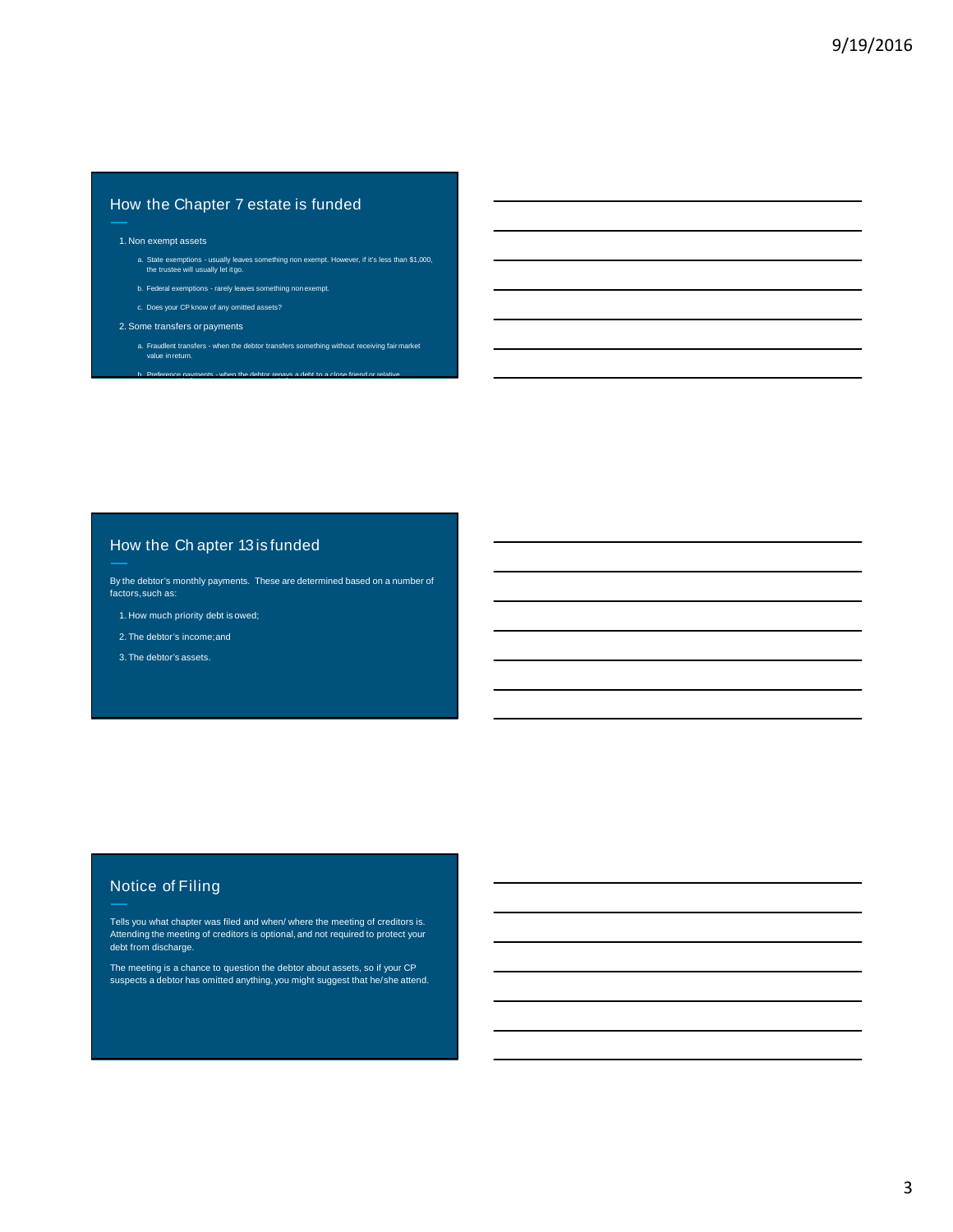#### PACER

www.mnb.uscourts.gov

Probably don't need to download the petition in a Chapter 7 (unless you suspect omitted assets).

Definitely want to view the plan in a Chapter 13

#### The Trustee

Usually sympathetic to recipients of domestic support obligations, and can be very helpful if you have questions orinformation.

See the Chapter 13 meeting locations map to determine which Chapter 13 trustee to contact if you have questions. The trustees and their staff are very helpful if you have questions.

#### It's a DSO if it...

- 1. Is owed to a spouse, former spouse, child of the debtor, or such child's parent, legal guardian,or responsible relative, or governmental unit.
- 2. Is in the nature of alimony, maintenance, or support.
- 3. Established or subject to establishment before, on or after the date of the order for relief.
- 4. Not assigned to a nongovernmental entity, unless that obligation is assigned voluntarily.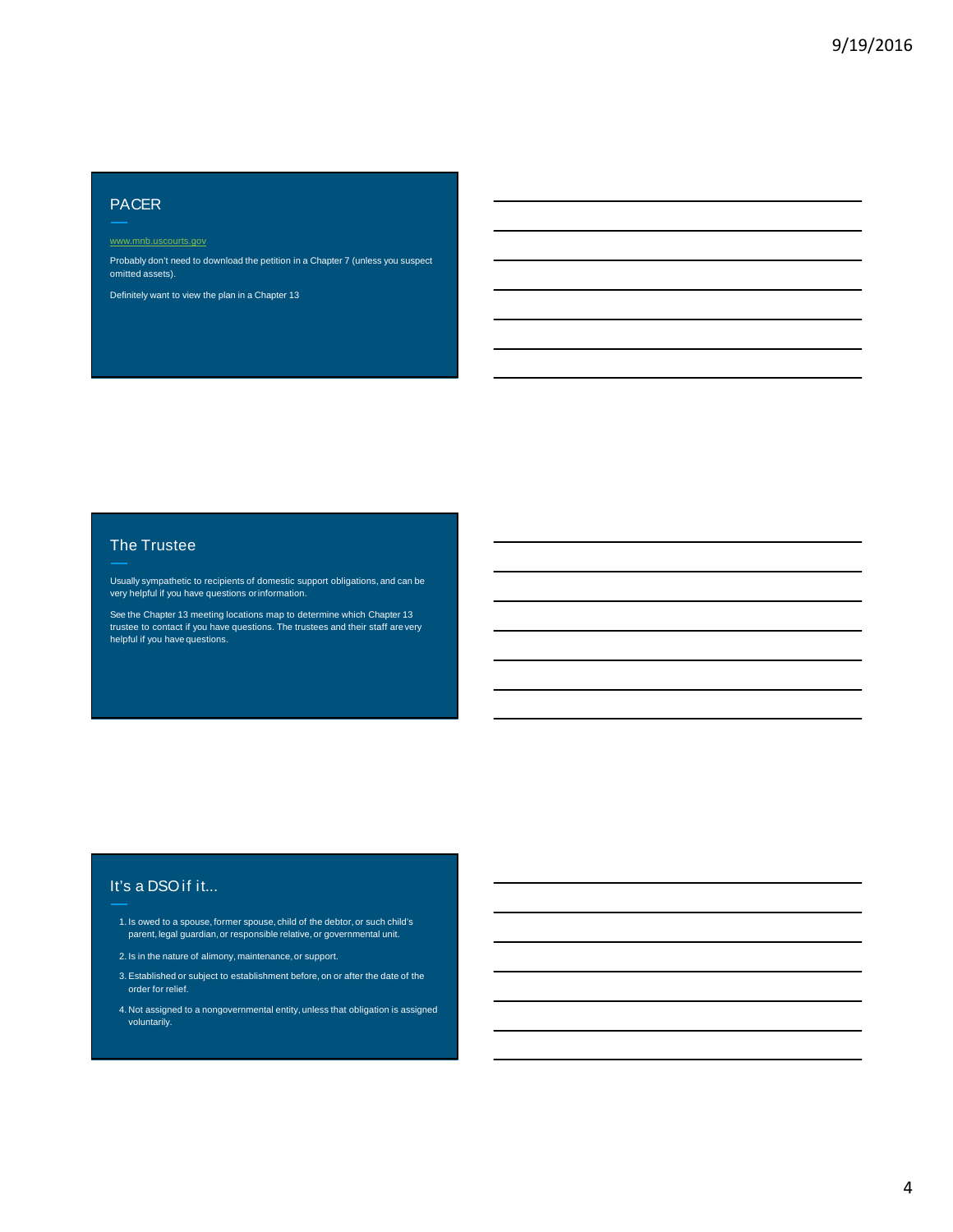### Also "in thenature of child support"

Guardian ad Litem fees

Awards of attorney's fees in family courtorders

Child custody attorney's feeawards

Medical expenses paid by MA for child's birth

MA parental fee for child in out-of-home placement

PA provided to achild

Child's costs of care while in court-orderedtreatment

# Bankruptcy and Enforcement

| <b>Remedy</b>                      | Allowed                                       |
|------------------------------------|-----------------------------------------------|
| <b>Tax Intercept</b>               | <b>Yes</b>                                    |
| <b>Income Withholding</b>          | <b>Yes</b>                                    |
| <b>Credit Bureau Reporting</b>     | <b>Yes</b>                                    |
| <b>Driver's License Suspension</b> | Yes but PRISM has not been updated            |
| Occupational License Suspension    | <b>Yes</b>                                    |
| Recreational License Suspension    | <b>Yes</b>                                    |
| <b>Student Grant Hold</b>          | <b>Yes</b>                                    |
| <b>Passport Denial</b>             | <b>Yes</b>                                    |
| <b>Billing Statements</b>          | Yes but PRISM does not send if IW is in place |
|                                    |                                               |

# Prohibited Enforcement Remedies

- FIDM
- Constructive civil contempt
- Entering new judgments
- Federal Criminal Prosecution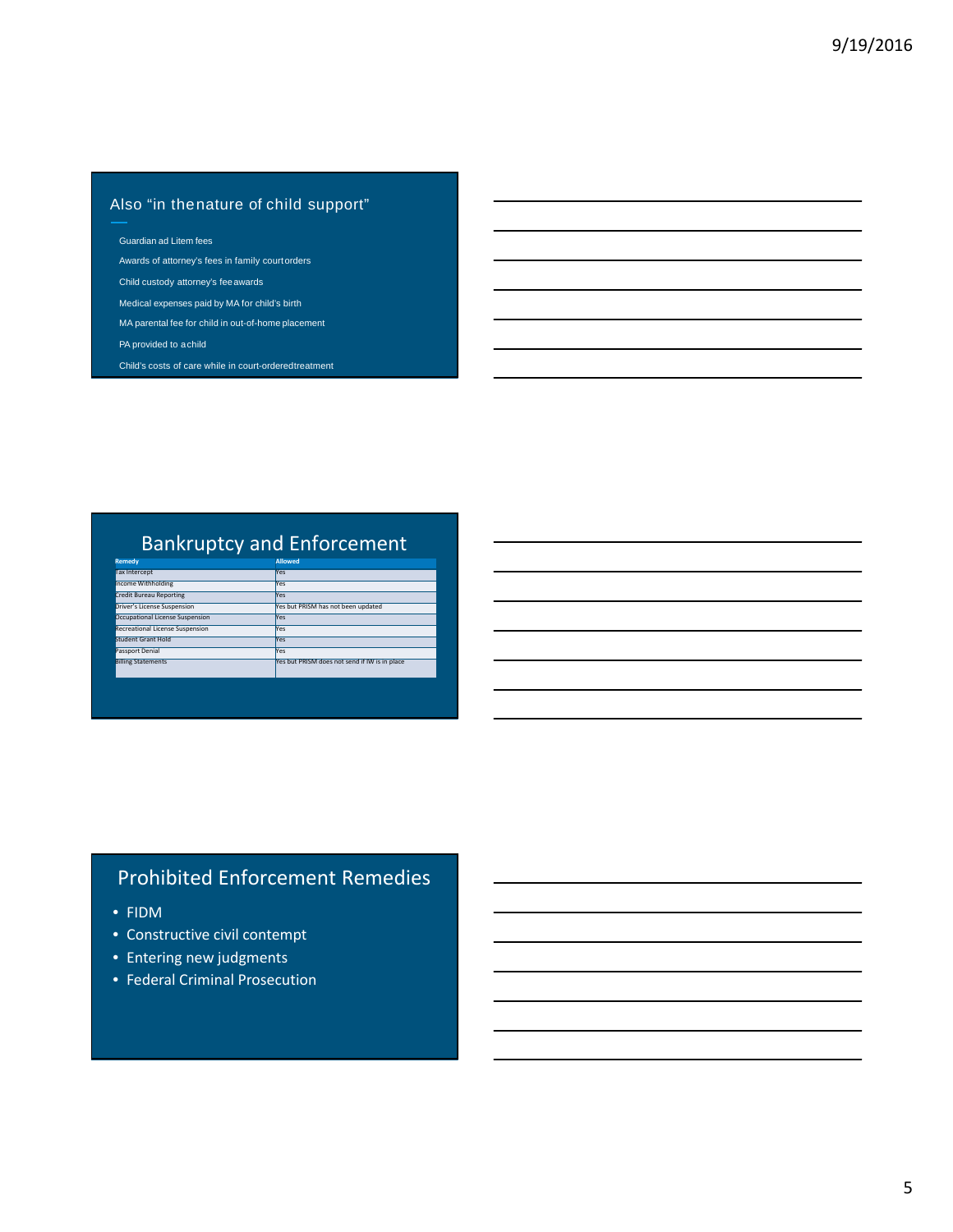# Chapter 7-Filing a Claim

- Chapter 7 Considerations
	- Domestic support order priority
	- Income withholding at 120% may continue
	- New income withholding can begin

# Chapter 13-Filing a Claim

- Gets you a seat at the table
- Debtor required to pay all domestic support orders to get discharge
- If child support arrears are included in plan, enforcement of those arrears are limited

# Chapter 13-Filing a Claim

- Ask yourself
	- How best to get paid?
	- How soon do you want to get paid?
	- Is this an abusive filing?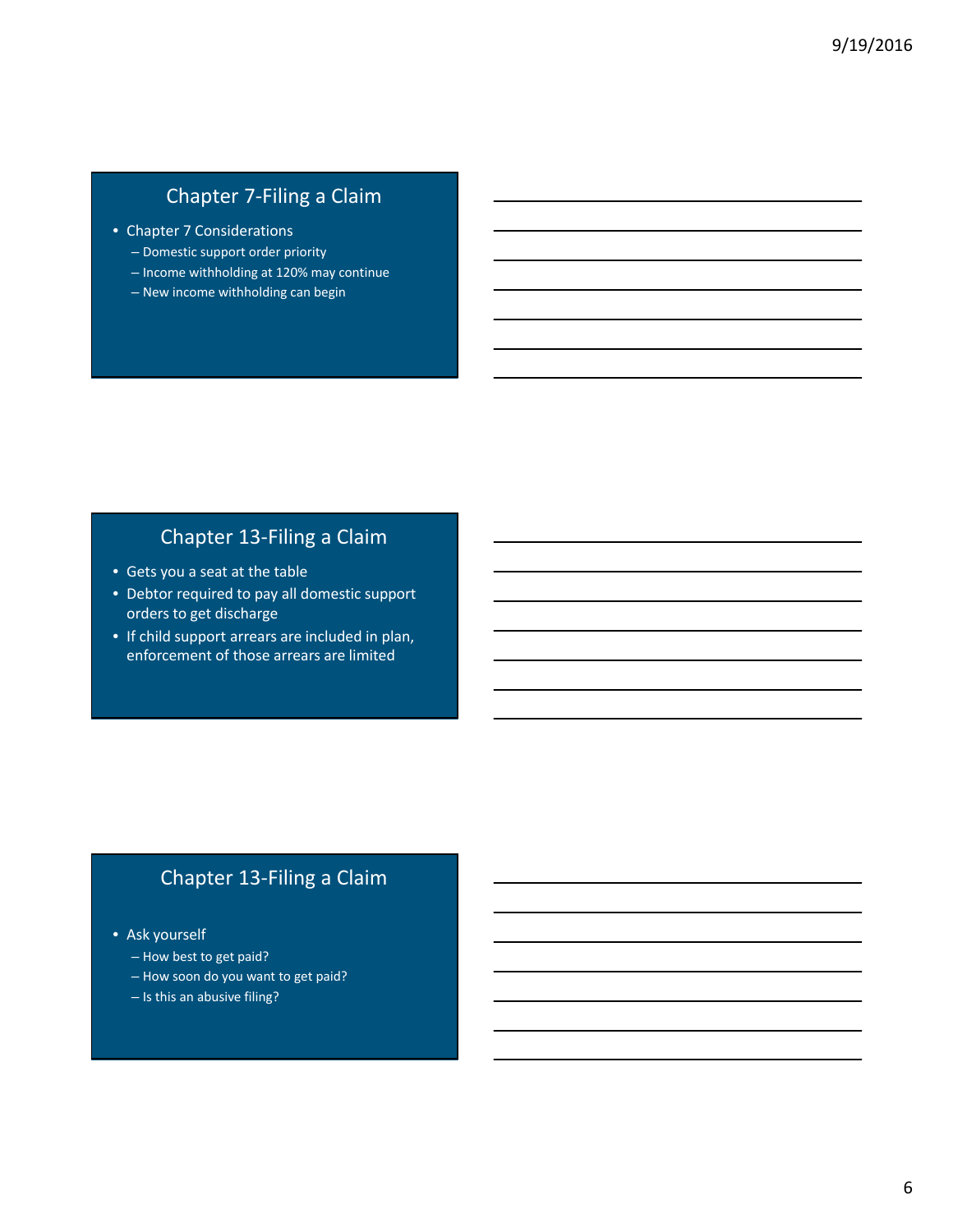# Chapter 13-Filing a Claim

- Guidelines to Consider
	- PA interest and arrears
	- Total arrears owed
	- Any regular payments for the past 2-3 years
	- Did NCP report the correct amount of arrears
	- How long would payments be received under the plan?
	- Is IW already in place?

# Who Files Proof of Claim?

- http://www.mnb.uscourts.gov/epoc/
- Child Support Officer
	- •A creditor representative may file a proof of claim Local Rule 9010-3(c)
- Attorney
	- •Must be admitted to practice U.S. District Court for the District of Minnesota

### Proof of Claim

- Include total amount of support owed (principal and interest) up to the date Obligor filed bankruptcy petition
- County IV-D Office as the claimant agency address
- Child Support Payment Center as the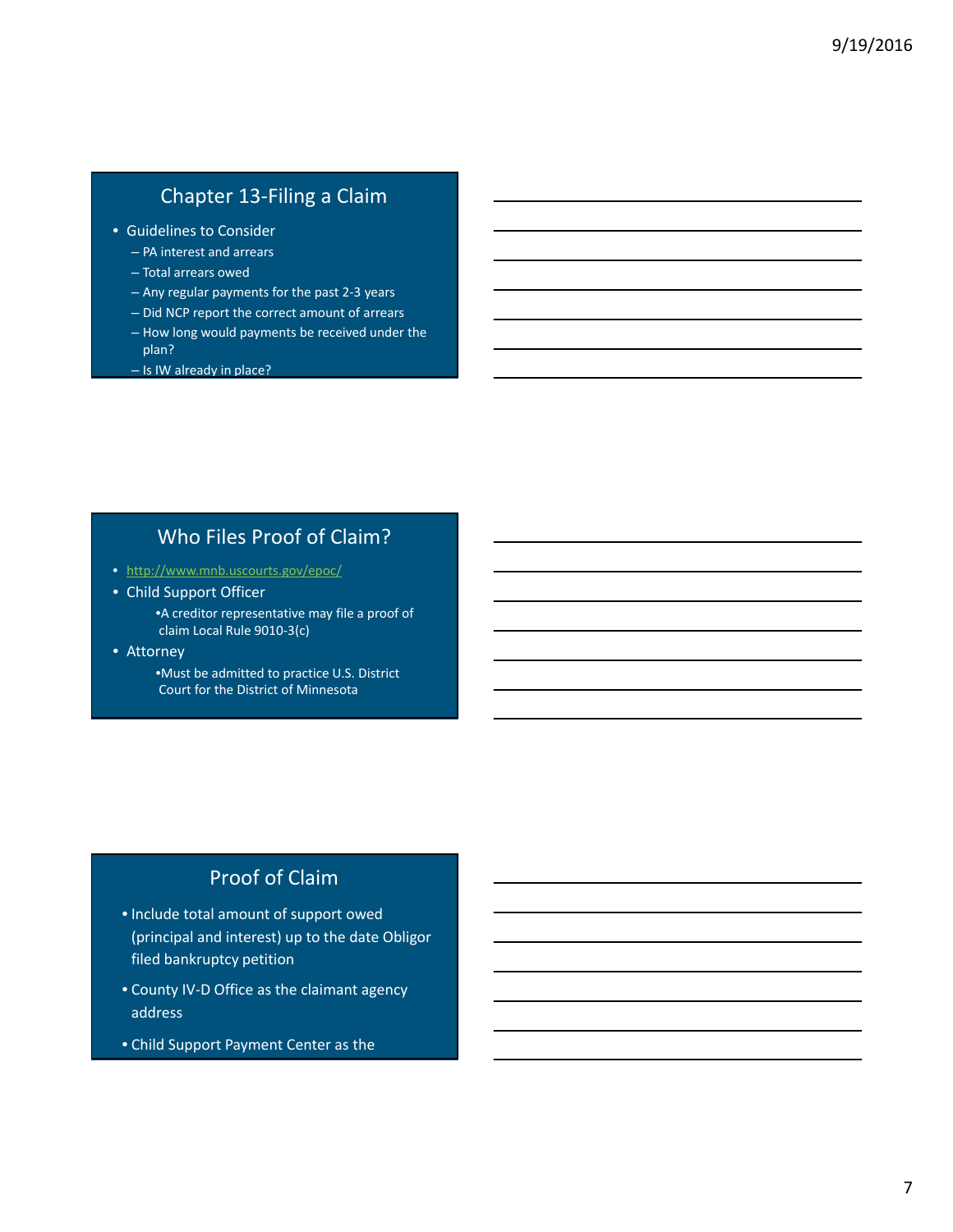# Case Law

- In re Gellington, 363 B.R. 497 (2007)
	- Income withholding is an exception under 11 U.S.C. § 362(b)(2)(C)
	- If arrears are to be paid through the confirmed plan, the arrears cannot also be collected through income withholding.

# Questions?

- Sara Lauthen, sara.lauthen@co.ramsey.mn.us
- Matthew Tande, MTande@prescottpearson.com
- Lauren Totushek, laurentotushek@gmail.com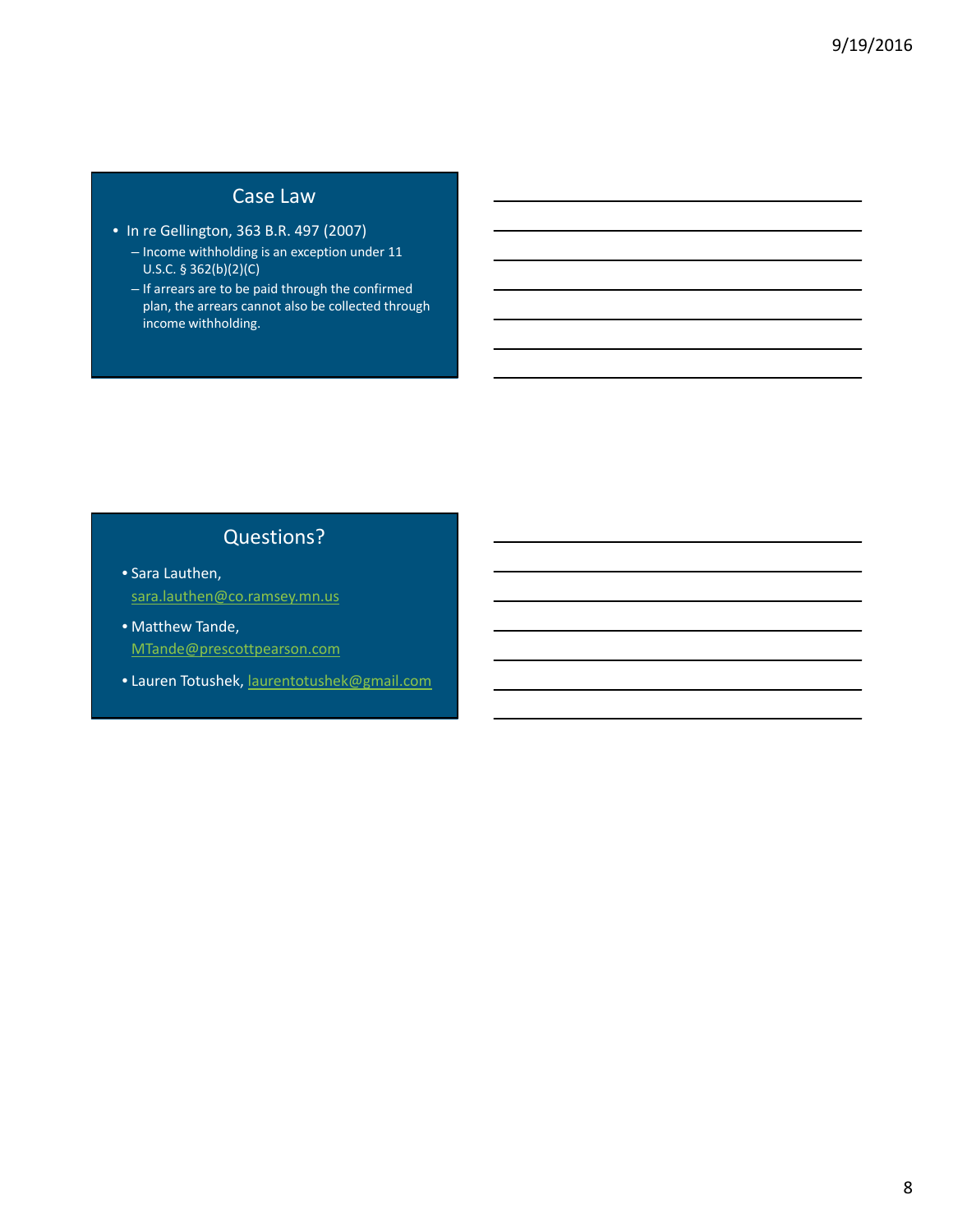### **BANKRUPTCY AND CHILD SUPPORT COLLECTION**

#### Section I: Bankruptcy Basics and Definitions:

- 1. What is Bankruptcy: Bankruptcy is the immediate result of the filing of a bankruptcy petition in the bankruptcy court. Important concepts in bankruptcy:
	- a. Automatic Stay: The filing of the bankruptcy petition automatically stays \*most\* actions by the debtor's creditors by operation of 11 U.S.C. § 362. The stay requires that creditors cease all collection and enforcement actions against the debtor and the debtor's property, including having any kind of contact with the debtor attempting to collect on the debt. Bankruptcy law provides for the imposition of sanctions and awarding of damages against a creditor who violates the stay. A chapter 7 stay is approximately 90 days long, and a chapter 13 stay lasts for the duration of the bankruptcy, however long that may be. Whether or not a debt is dischargeable, a creditor cannot violate the stay. There are important exceptions to the automatic stay.
	- b. Estate: The filing of the bankruptcy petition results in the creation of an estate, which consists of all of the property a debtor has. Property in this sense is almost as broad as one could possibly imagine, including contingent rights of action or other contingent and nonvested rights, even including assets the debtor is unaware of, such as an unknown interest in real estate. Everything that the debtor owns when he or she files a bankruptcy is called the estate. The debtor's assets in the estate are either exempt which means they are safe from the creditors, or non-exempt - which means the assets may be liquidated during the bankruptcy and the proceeds distributed to creditors.
	- c. Trustee: Upon the filing of Chapter 7 and Chapter 13 bankruptcy petitions, a Trustee is appointed to manage the estate. The Trustee is an attorney who specializes in bankruptcy. Every bankruptcy has a local trustee appointed to oversee the case. The Trustee administers the debtor's estate and it is his or her job to collect non-exempt assets, sell them off, and distribute the money to the creditors. The Trustee is not a judge, and he or she does not have any say in whether or not a certain debt is or isn't dischargeable.
	- d. Discharge: An order discharging the debtor is entered by the bankruptcy court at the successful completion of a debtor's bankruptcy. It means that all of the debts that are dischargeable, are now gone. This discharge is an injunction against any creditor taking any action to collect on a debt that was discharged. Bankruptcy law provides for the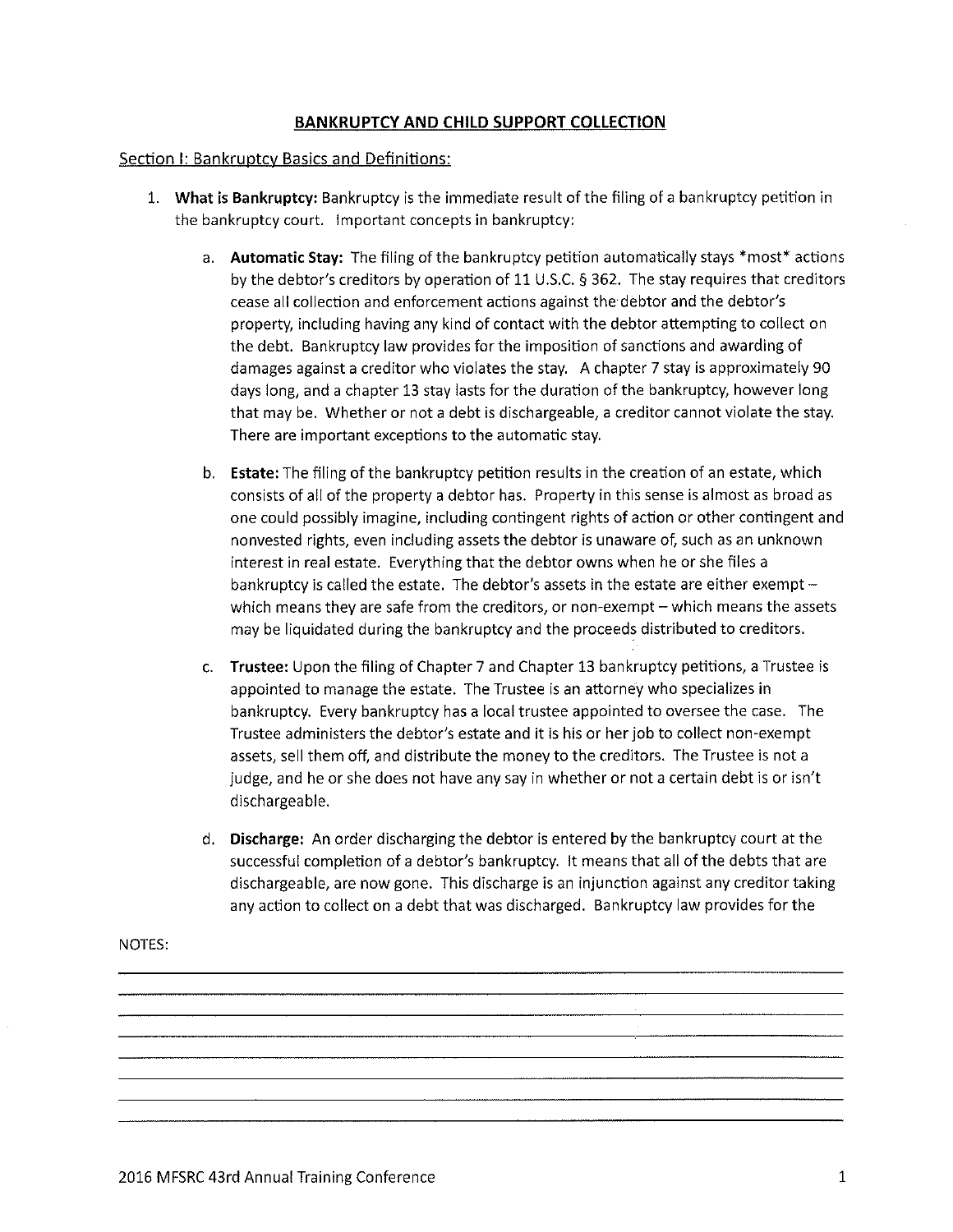imposition of sanctions and awarding of damages against a creditor who violates the discharge exemption. If a debt is not dischargeable, it survives the bankruptcy and the injunction does not apply to debts not discharged. The automatic stay terminates upon the entry of the order discharging the debtor.

- 2. Types of Bankruptcy:
	- a. Chapter  $7$  also called a liquidation.
		- i. Typically takes approximately 90 days from the filing of the petition until he discharge order is entered.
		- ii. There is no repayment plan established in the bankruptcy, and the debtor does not typically make payments in this bankruptcy.
		- iii. Most of the time, there are no assets that are administered by the Trustee, and therefore, nothing is paid to creditors.
		- iv. If there are assets that are not exempt, the Trustee's job is to liquidate those assets, notify creditors of the possibility of payment, and to distribute the funds to creditors.
		- v. Debtors usually have less income and less assets than a chapter 13 debtor
		- vi. Can only file once every 8 years
	- b. Chapter  $13$  also called restructuring or repayment.
		- i. Together with the bankruptcy petition, the debtor must file a plan with the bankruptcy court proposing to make monthly payments to the Trustee to be distributed to creditors.
		- ii. The plan term is typically three to five years long.
		- iii. Plans must comply with certain requirements in the bankruptcy code relating to the payment of priority debts.

 $\Delta \sim 10^7$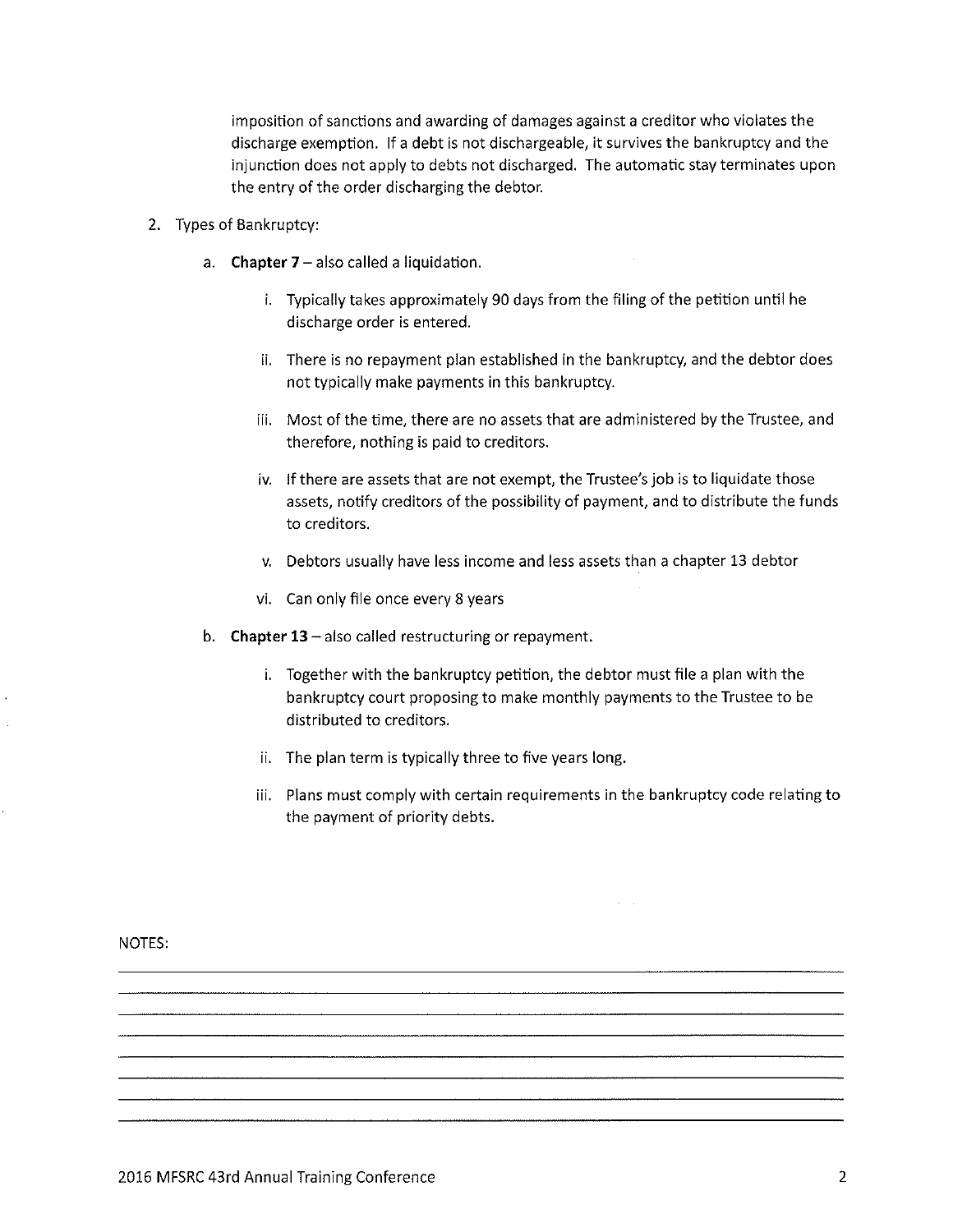- iv. A chapter 13 debtor must have regular monthly income to make monthly chapter 13 plan payments, and may also propose to liquidate assets to pay additional funds into the plan.
- v. Less limitation on the frequency of filings
- 3. Claims:
	- a. When a bankruptcy petition is filed, and it appears possible that the Trustee will have funds to pay to creditors, Trustee or the court will send out a notice to file claims to all listed creditors.
	- b. A creditor must file a "proof of claim" with the bankruptcy court in order to get paid by the Trustee. In a chapter 7, the Trustee will send a notice to file claims to creditors. In a chapter 13, the bankruptcy court will send a notice to file claims to creditors. Once the notice to file claims has been issued, creditors have 90 days to file a claim, except that certain creditors have up to 180 days to file their claim.
	- c. Chapter 7 and Chapter 13 petitions and the initial actions taken in each type of bankruptcy case are similar up until the point of payment by the Trustee.
	- d. Chapter 7 payout of claims: Roughly 90% of Chapter 7 bankruptcies in MN are "no asset" cases in which there are no assets for the Trustee to liquidate and no opportunity for creditors to file claims. However, in the remaining 10% of cases, there are often significant assets for the Trustee to use to pay creditors.
		- i. When money is collected by the Trustee to pay claims, Federal law provides for a "priority" payment structure for who gets the money first. The first priority for payment in bankruptcy is domestic support obligation arrears. So file your claims!
		- ii. Unintentionally omitted assets may be discovered after the original bankruptcy case was closed, and a bankruptcy case can be reopened years after it was originally closed to notify creditors of new funds, liquidate the omitted asset, and repay creditors.
		- iii. The Chapter 7 estate is funded by one of two ways: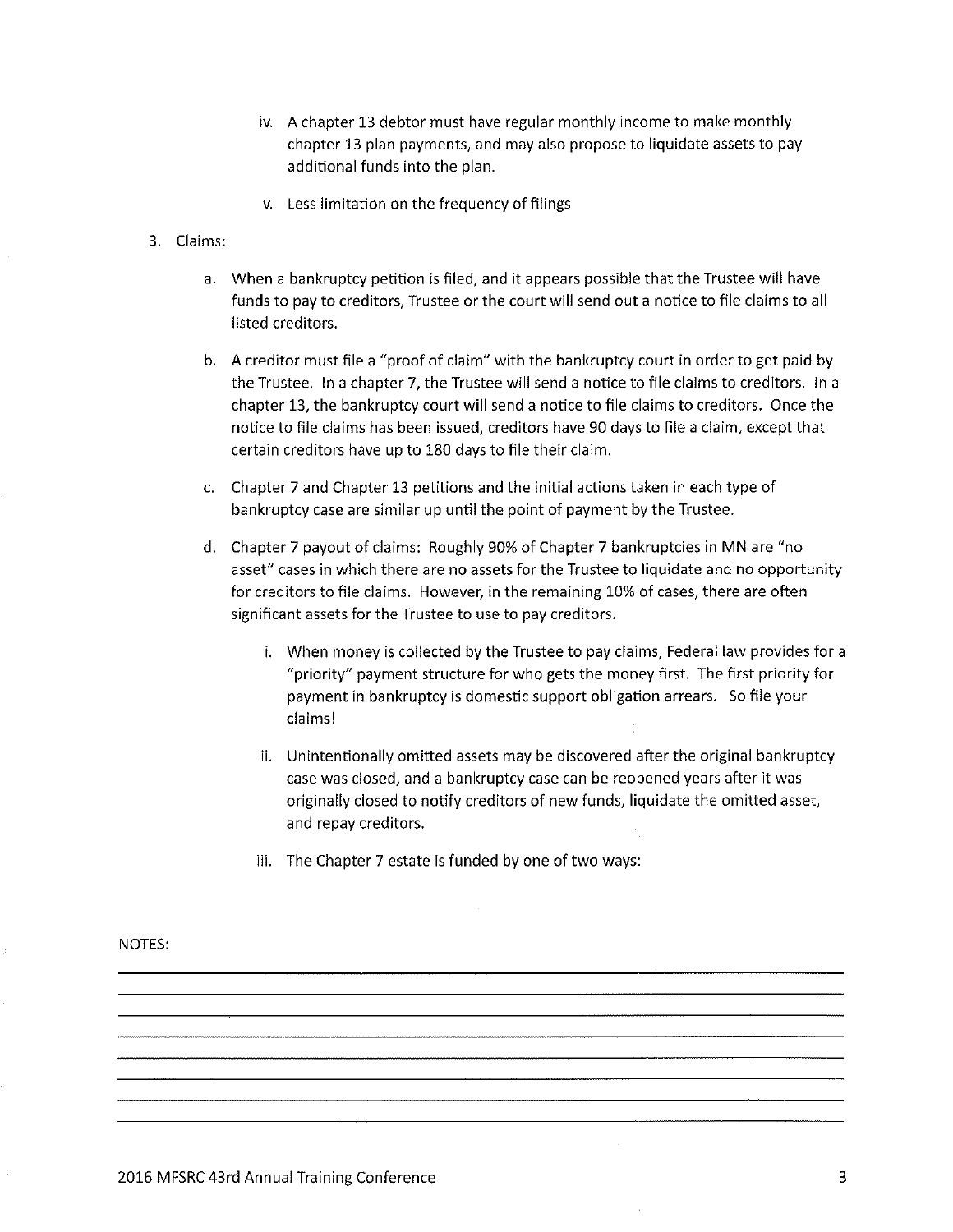- 1. Assets that a debtor owns which are in excess of the allowed exempt property, can be liquidated by the Trustee, and the proceeds used to pay debts.
	- a. In Minnesota, Debtors have the option to choose from two sets of exemptions:
		- i. State exemptions, which protect equity in the homestead up to \$390,000, one vehicle per debtor with up to \$4,600 in equity, wedding ring set, household goods and personal effects and clothing, retirement funds, whole life insurance policy with some cash value, etc.
		- ii. Federal exemptions, which protect equity in the homestead up to \$23,675 for an individual, or \$47,350 for a married couple; household goods, personal effects, clothing, etc.; jewelry up to \$1600; one motor vehicle with equity of up to \$3,775 in value; retirement funds, etc; and general exemption ("wildcard") of any property of the debtor's choosing of \$1,250 plus any amount of the homestead exemption that is not used up to \$11,850. This can be used for anything, including cash, additional vehicles, etc.
	- b. It has been said by many bankruptcy Trustees that the greatest source of information about non-disclosed or fraudulently concealed assets is ex-spouses, ex-significant others, and the obligees of domestic support obligations. The bankruptcy Trustee would welcome a telephone call or letter from you or an obligee about possibly omitted assets.
- 2. The estate can also be funded by recovering certain payments or transfers that occurred before the bankruptcy petition (think Medical Assistance lookback):
	- a. State law and federal Bankruptcy law prohibit "fraudulent conveyances" by persons who are insolvent. Minn. Stat. §§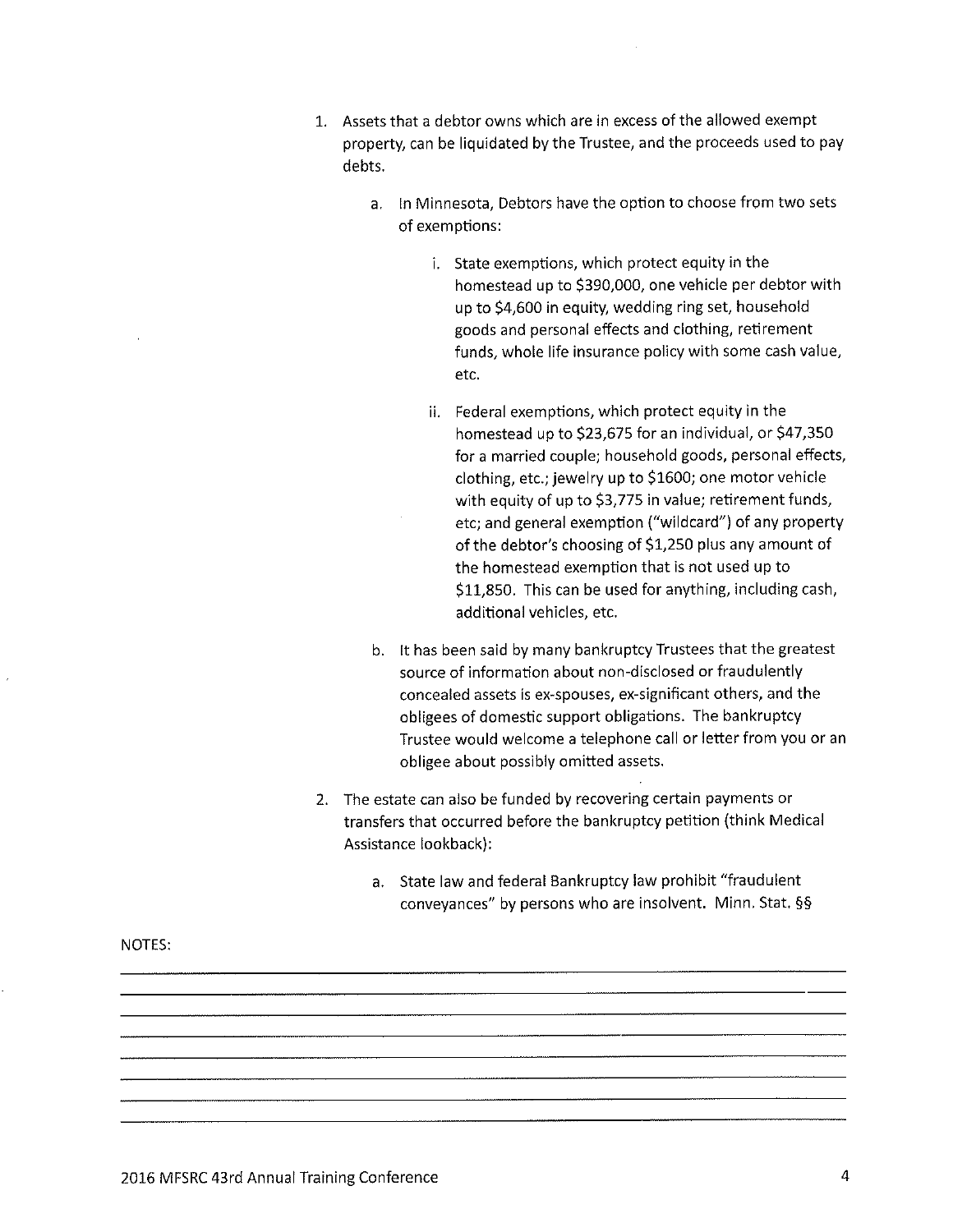513.41 - 51 allows creditors (and bankruptcy Trustees) to undo a transfer of property of the debtor if the debtor did not receive reasonably equivalent value in exchange.

- b. State and federal law also prohibit "preferences", or repayments of debt to a close friend or family member within one year (bankruptcy law) or up to 6 years (state preference/fraudulent conveyance law) before the filing.
- e. Chapter 13 is a debt restructuring that requires the debtor to make payments to the Trustee each month for 3 or 5 years; the amounts of the payments are dependent upon a number of factors, including how much priority debt is owed, what the debtor's income is, and what the debtor's assets are. A debtor can also propose to liquidate assets during the plan and pay the proceeds to the Trustee for distribution to creditors. These regular monthly payments are what the Trustee pays creditors.
- 4. Notice of Filing:
	- a. You will get a "Notice of Chapter 7/13 Bankruptcy Case" either immediately upon the debtor's filing (if your organization has subscribed to electronic case filing notices) or by mail within a few days. This notice tells you what chapter the debtor filed and when and where there will be a brief meeting (called the "Meeting of Creditors") between the debtor and the Trustee which creditors may attend.
		- i. This meeting is largely a formality for the Trustee to verify that the information in the bankruptcy petition is true and correct.
		- ii. Creditors are not required to attend, as nearly everything a creditor needs to do can be accomplished through electronic filing.
		- iii. The meeting is a chance to question the debtor about assets that he or she might have that haven't been disclosed. If you know that this debtor has significant assets that they haven't disclosed, you might want to go.
		- iv. You do not have to go to this meeting to try to protect your debt from being discharged. The trustee has no control over that.
- 5. Access to Bankruptcy Documents: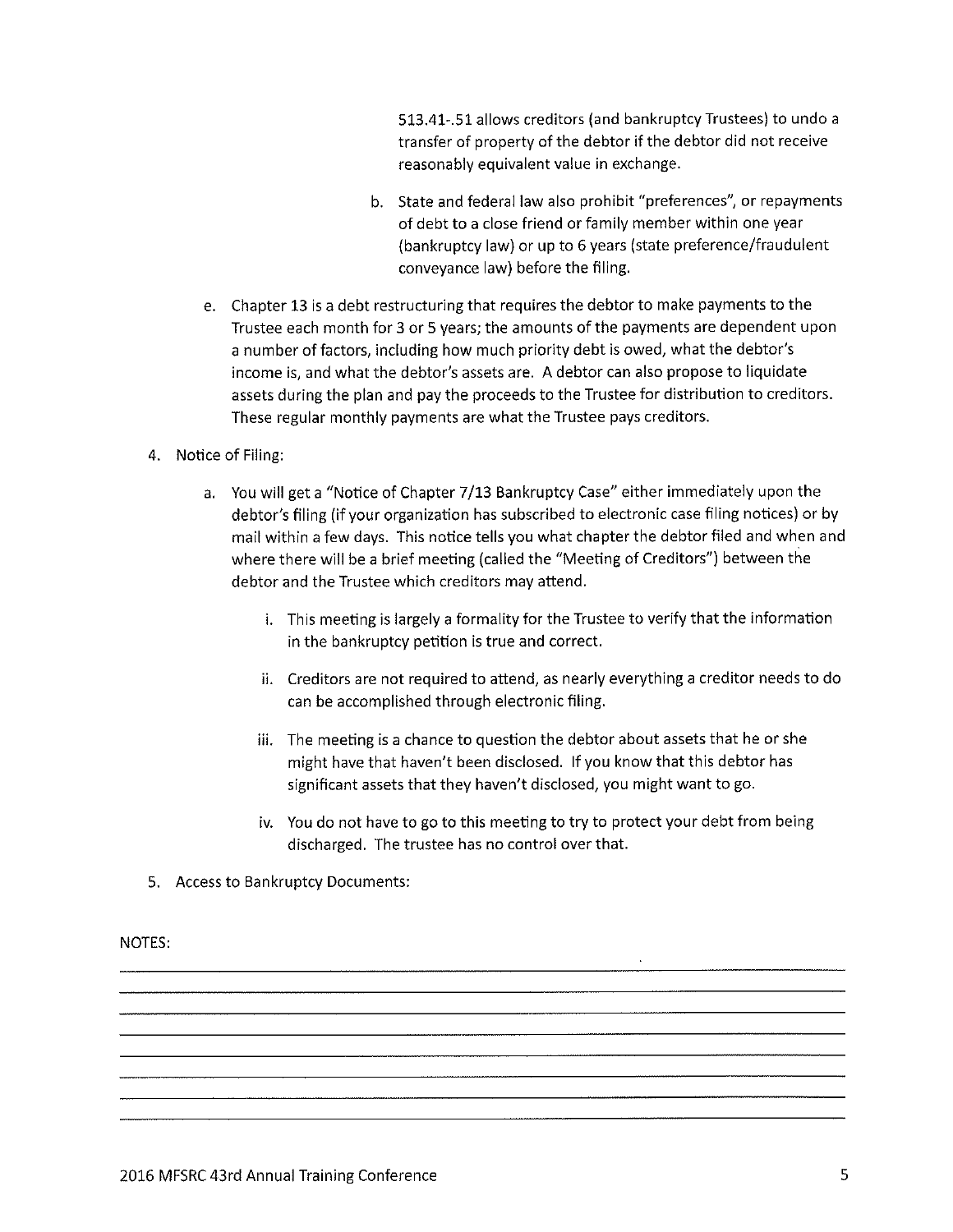- a. To look at all of the documents that the debtor filed, go to www.mnb.uscourts.gov this is the bankruptcy court's website where anyone can access the debtor's information. From there you will click on the case locater, or PACER, as the program is called, and you will have to create an account. PACER charges you when you look up a case or download or print documents, but it is very cheap – ten cents per page.
	- i. In the vast majority of Chapter 7 cases, there are no non-exempt assets, no claims to file, and therefore reviewing the bankruptcy documents are of little value unless you suspect omitted assets or fraudulent conduct by the debtor.
	- ii. In Chapter 13 cases, the Chapter 13 plan governs the administration of the case, and this is a critical document for a creditor to review. The plan tells you if your debt is listed, and how much you are going to get paid during the course of the bankruptcy. Different debts get different priorities, and some will get paid back 100%, while others might not get paid anything.

### 6. The Trustee:

- a. The Trustee's job is to ensure that the bankruptcy is administered properly and maximize the benefit of the estate for the creditors.
- b. Trustees in Minnesota are by and large very sympathetic to recipients of domestic support obligations, and if you or a recipient has concerns or believes that a debtor is not totally honest, the Trustee would be more than happy to speak with you.
- c. The Notice of Chapter 7/13 Bankruptcy Case you receive upon the filing of the case will give the Trustee's name, address, telephone number, and email address.
- 7. Special Provisions for Domestic Support Obligations in Chapter 13:
	- a. Chapter 13 has special protections in place for domestic support obligations to be paid through the Chapter 13 plan. If a debtor owes a domestic support obligation, the debtor must both catch up all arrears and remain current on the obligation during the chapter 13. A debtor must certify at the end that they do not owe any child support in order to obtain their discharge.

### Section II: Child Support and Bankruptcy: What is and is not dischargeable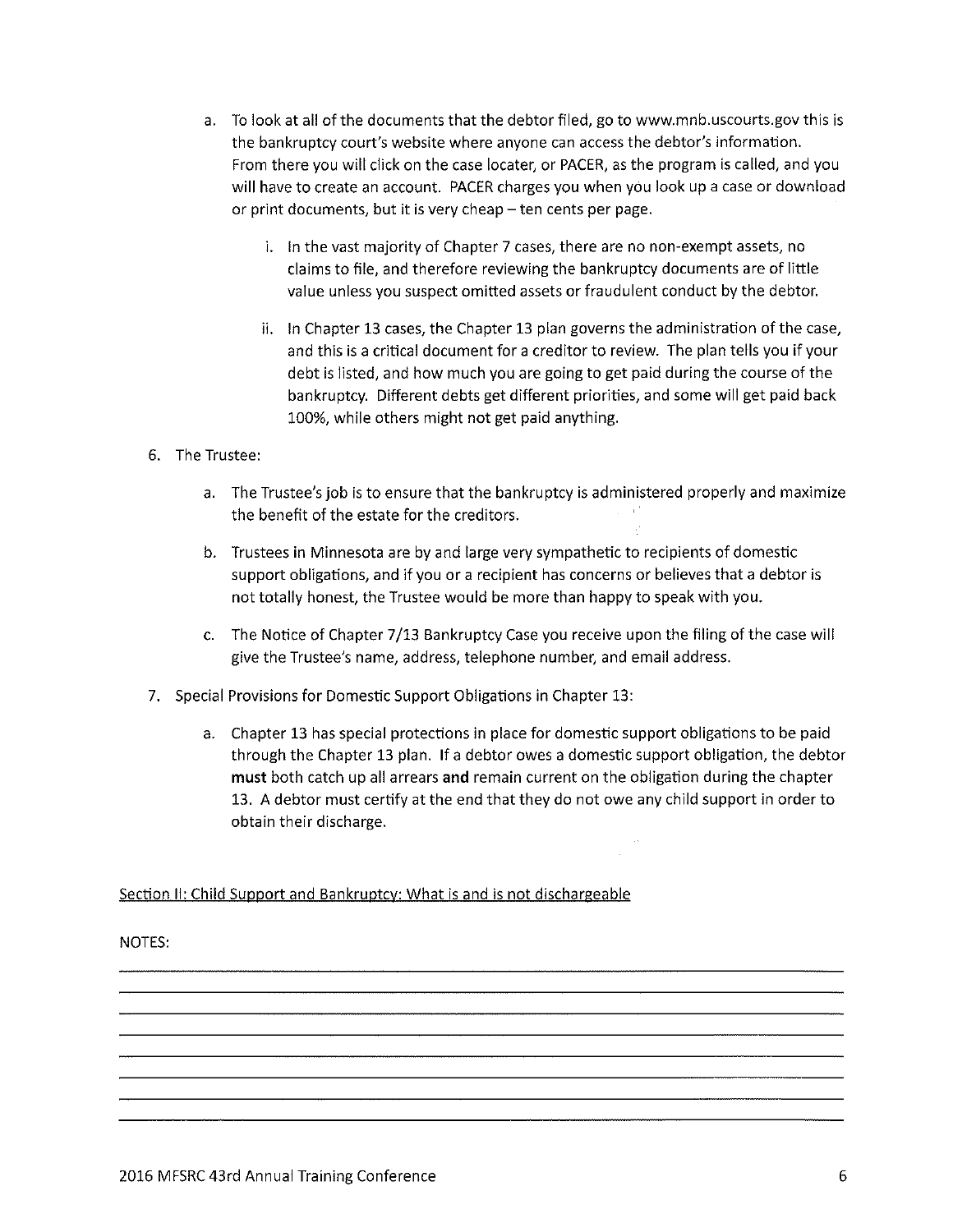- 1. Among other debts, domestic support obligations are categorically nondischargeable in bankruptcy. The bankruptcy code gives special treatment in several different ways to domestic support obligations.
	- a. Bankruptcy does not discharge debt for a "domestic support obligation." Domestic Support Obligation (DSO) is defined by 11 U.S.C. § 101(14A) as: "a debt that accrues before, on, or after the date of the order for relief in a case under this title, including interest that accrues on that debt as provided under applicable nonbankruptcy law, that  $is$ 
		- i. owed to or recoverable by
			- 1. a spouse, former spouse, or child of the debtor or such child's parent, legal guardian, or responsible relative; or
			- 2. a governmental unit; AND
		- ii. in the nature of alimony, maintenance, or support (including assistance provided by a governmental unit) of such spouse, former spouse, or child of the debtor or such child's parent, without regard to whether such debt is expressly so designated; AND
		- iii. established or subject to establishment before, on, or after the date of the order for relief in a case under this title, by reason of applicable provisions of-
			- 1. a separation agreement, divorce decree, or property settlement agreement;
			- 2. an order of a court of record; or
			- 3. a determination made in accordance with applicable nonbankruptcy law by a governmental unit; AND
		- iv. not assigned to a nongovernmental entity, unless that obligation is assigned voluntarily by the spouse, former spouse, child of the debtor, or such child's parent, legal guardian, or responsible relative for the purpose of collecting the debt."
	- b. Practically speaking, a DSO includes the obvious--if the debtor was ordered to pay something by a family court, whether termed as child support, spousal maintenance, or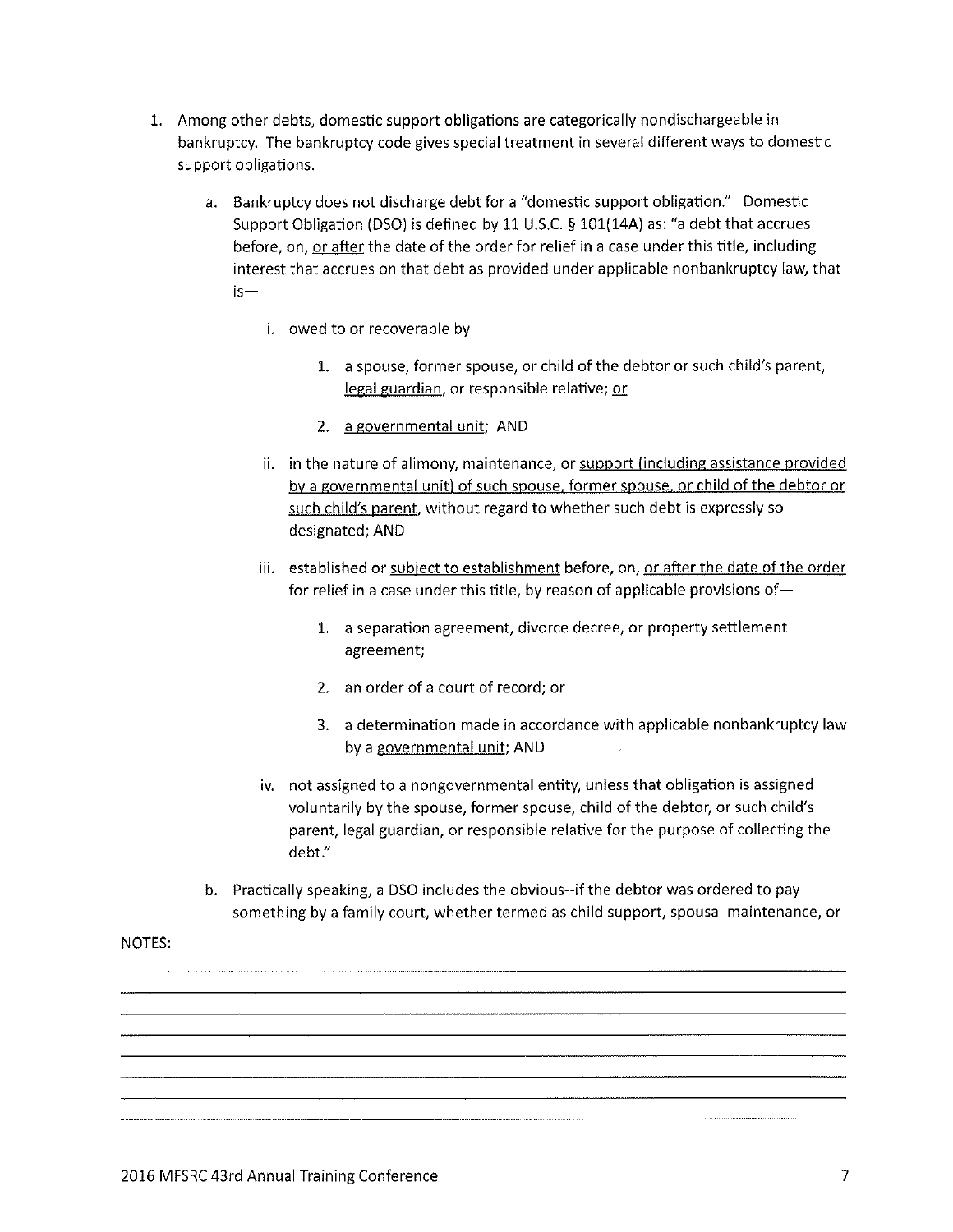contribution toward specific needs of a child, it is a domestic support obligation and is not dischargeable.

- i. A nondischargeable DSO includes even DSOs established internationally-a recent case determined that the hague convention established a nondischargeable DSO. In re Weed, 479 B.R. 533 (Bankr. D. Minn. 2012).
- c. However, Courts have expanded this definition to include some other things that are "in the nature of child support" which include
	- i. Guardian ad Litem fees (See, e.g., Madden v. Staggs (In re Staggs), 203 B.R. 712 (Bankr. W.D. Mo. 1996); (In re Kassicieh, 467 B.R. 445, 451 (Bankr. S.D. Ohio 2012) aff'd, 482 B.R. 190 (B.A.P. 6th Cir. 2012)). This could also apply to other child representative fees.
	- ii. Awards of attorney's fees in divorce decrees and other family court orders can be considered to be "in the nature of" child support, and hence nondischargeable under § 523(a)(5). In re Kline, 65 F.3d 749, 750 (8th Cir. 1995).
	- iii. Child Custody Attorney's fee awards if designated as something in the nature of support of the child's parent by the family law court. See In re Rugiero, 502 F. App'x 436, 437 (6th Cir. 2012)).
	- iv. Medical expenses paid by Medical Assistance for child's birth, and assessed against the father (See Matter of Seibert, 914 F.2d 102 (7th Cir. 1990)).
	- v. Medical Assistance parental fee for child in out-of-home placement (See In re Carlson, 176 B.R. 890 (Bankr. D. Minn. 1995)).
	- vi. Public assistance provided to a child (See In re Morris, 139 B.R. 17, 19 (Bankr. C.D. Cal. 1991)).
	- vii. Child's costs of care while in court-ordered treatment (See In re Carlson, 176 B.R. 890 (Bankr. D. Minn, 1995)).
	- viii. Foster care support fee assessed against parents (See In re Huber, 80 B.R. 531 (Bankr, D. Colo. 1987)).

#### Section III: Collecting on DSOs when the Obligor is in Bankruptcy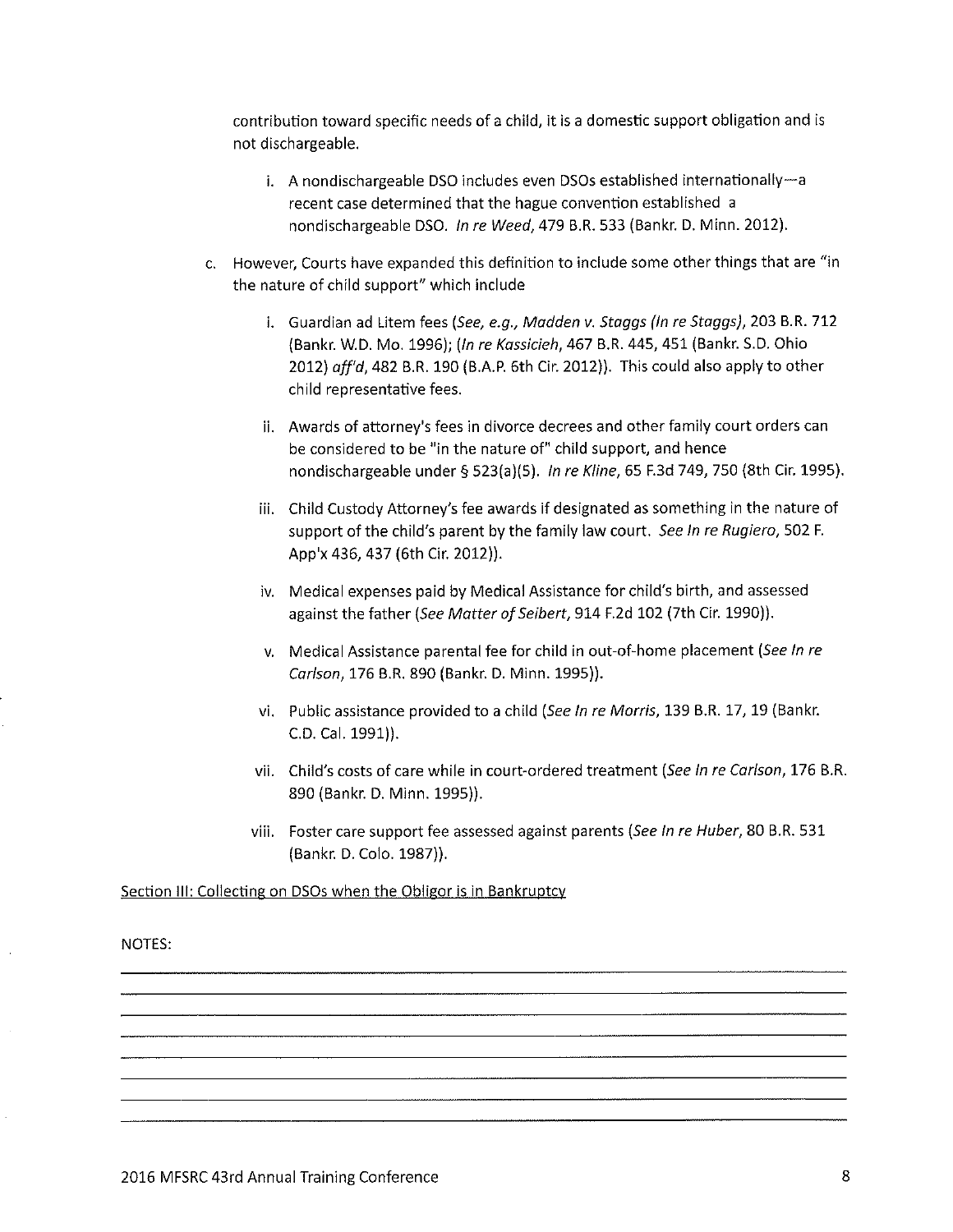- 1. Payment from the bankruptcy in Chapter 7:
	- a. If there is a notice to file claims in a Chapter 7, and the debtor owes child support arrears, filing a claim is a no-brainer-the DSO is at the top of the list in terms of priority for payment, and there is little to no downside to filing a claim.
		- i. Chapter 7 bankruptcy does not include the payment of child support arrears as part of the bankruptcy plan so IW may continue at 120% whether or not a claim is filed.
		- ii. A new IW can be started during the bankruptcy.
- 2. Payment from the bankruptcy in Chapter 13: 11 U.S.C. § 1328 requires a debtor to have paid all continuing DSO payments and have cured all DSO arrears called for in the plan in order to receive a discharge at the end of the plan.
	- a. The bankruptcy code creates two levels of priority for payment of DSOs under the Chapter 13 plan:
		- i. 11 U.S.C. § 1322(a)(2) requires that a Chapter 13 plan "shall provide for the full payment, in deferred cash payments, of all claims entitled to priority under section 507 of this title, unless the holder of a particular claim agrees to a different treatment of such claim."
		- ii. But, 11 U.S.C. § 1322(a)(4) allows that a Chapter 13 plan "may provide for less than full payment of all amounts owed for a [DSO assigned to a governmental unit for purposes other than collection or are owed directly to the governmental unit] only if the plan provides that all of the debtor's projected disposable income for a 5-year period beginning on the date that the first payment is due under the plan will be applied to make payments under the plan."
		- iii. The plan must therefore specify that the debtor will continue to pay continuing DSO payments as and when due.
		- iv. The plan must also specify that the DSO arrears are to be paid either through distributions by the Trustee OR through continuing 120% wage withholding.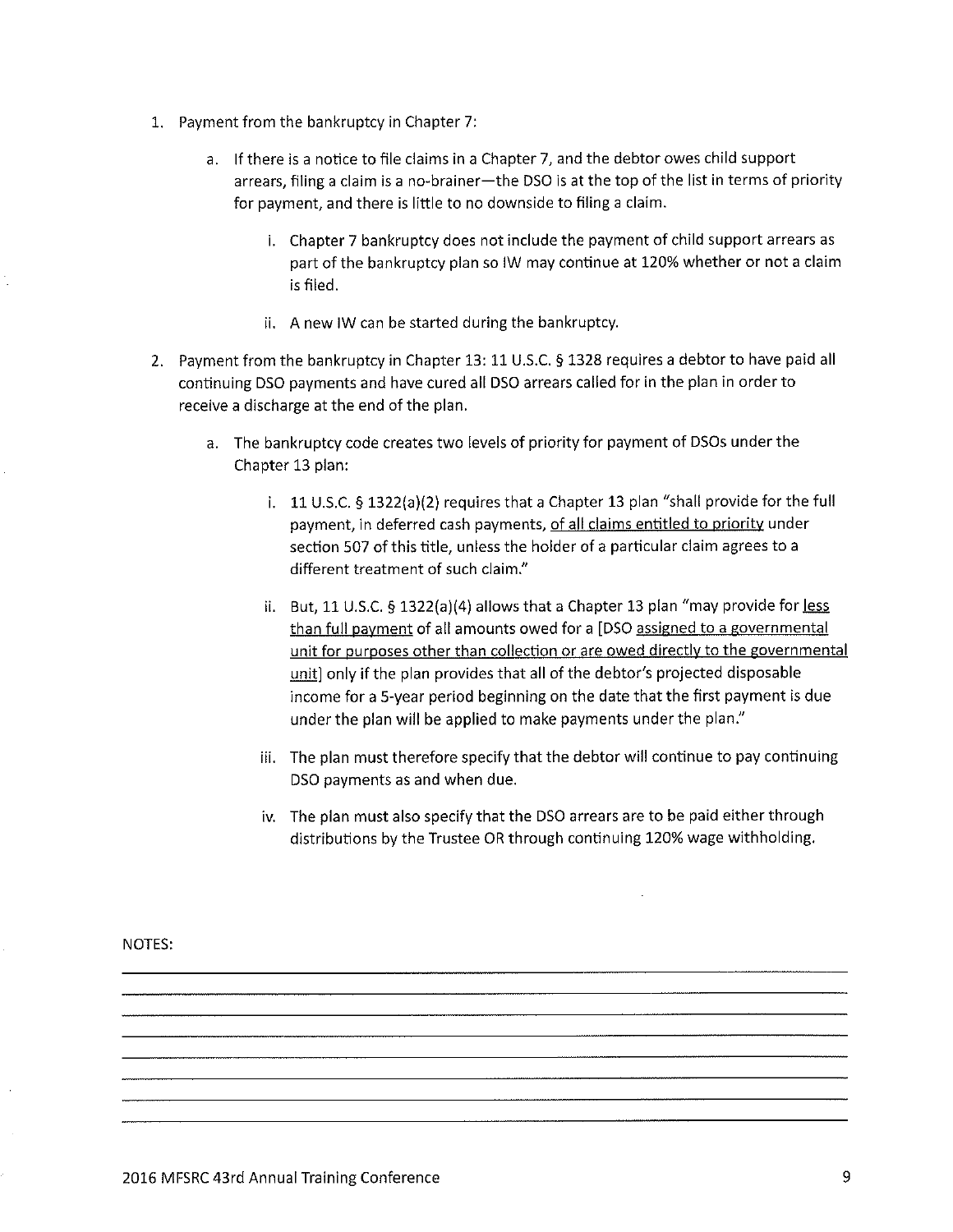- 1. Practically speaking, the County holds considerable leverage over the debtor's proposed plan, as the County can object to a plan for failure to properly pay the DSO or being proposed in bad faith.
- 2. If you don't like the plan provision, call the debtor's attorney to discuss how you would like the DSO arrears paid. The debtor is obligated to pay them in full to receive a discharge of other debts and so has an incentive to propose an acceptable plan.
- b. Whether to file a claim?
	- i. Filing a claim entitles you to have a seat at the table, so to speak, and object to items or provisions in the plan.
		- 1. A confirmed plan is res judicata and binds creditors to the terms of the plan under 11 U.S.C. § 1327, so if you have an objection, you must raise your objection prior to confirmation of the plan.
		- 2. If a plan does not satisfy the requirements for payment of a DSO, it cannot be confirmed and the case must be dismissed in 30 days unless a new confirmable plan is filed with the court. But, a creditor must object (or at least contact the Chapter 13 trustee) to bring issues to the court's attention.
	- ii. But, filing a claim can also limit non-bankruptcy collection
		- 1. If child support arrears are included in the bankruptcy repayment plan, the county cannot collect the additional 20% for arrears or initiate tax intercepts or collect lump sums unless those sums are coming from property that is not part of the bankruptcy estate.
		- 2. Balance between the right to receive child support with the right of NCP to proceed with bankruptcy. It is essential County does not withhold too much under the statute as the Court could view this as a violation of the stay in the bankruptcy proceeding.
	- iii. Considerations for filing a Proof of Claim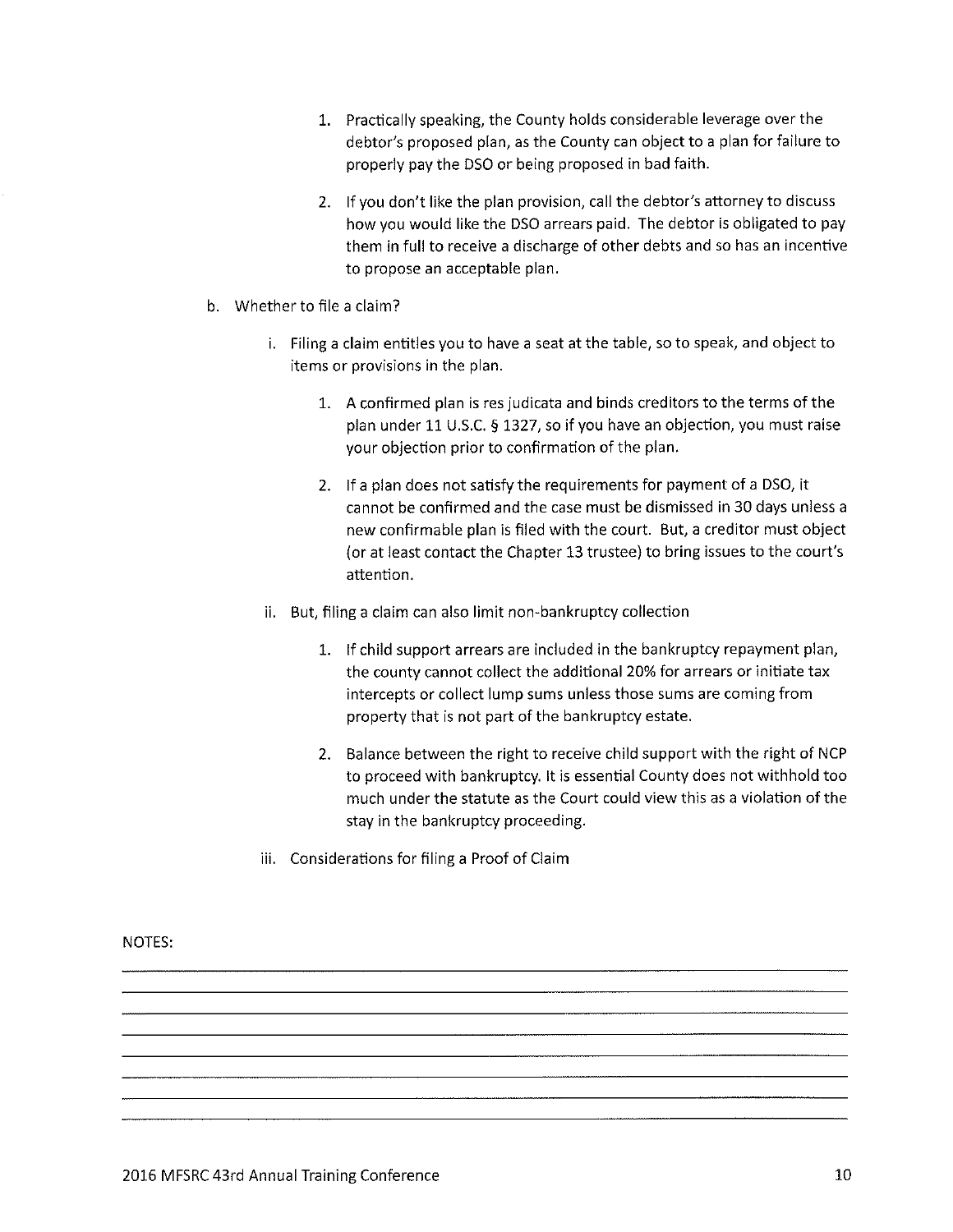- 1. Is this an abusive filing? A plan must be proposed in good faith, and a court will deny confirmation if it can be shown that it is not proposed in good faith.
	- a. Courts are quite sympathetic to objections based upon bad faith of the debtor, especially when a history of nonpayment or evasion is shown.
	- b. Consider demanding a "poison pill" clause in the plan for debtors with a history of egregious avoidance or nonpayment, which would result in the dismissal of a case in the event that the debtor fails to make child support payments as and when due during the plan.
- 2. Is there PA interest or PA arrears that should be forgiven?
- 3. Has NCP been paying regularly for the past 2-3 years?
- 4. Did the NCP indicate the correct amount of child support arrears in the plan?
- 5. How long would the County wait to receive payments under the plan?
- 6. How much are the arrears and does the County already have IW in place?
- 7. What is the NCP's employment situation--steady long-term employment may be more likely to yield 120% IW payments consistently, whereas collection by filing a claim may be better for NCP with spotty work history because the chapter 13 requires consistent monthly payments.
- 8. How soon does the DSO start to pay out under the provisions of the plan?
- c. Filing the claim
	- i. Use the official bankruptcy court claim forms found on the website of the Bankruptcy Court for the District of Minnesota.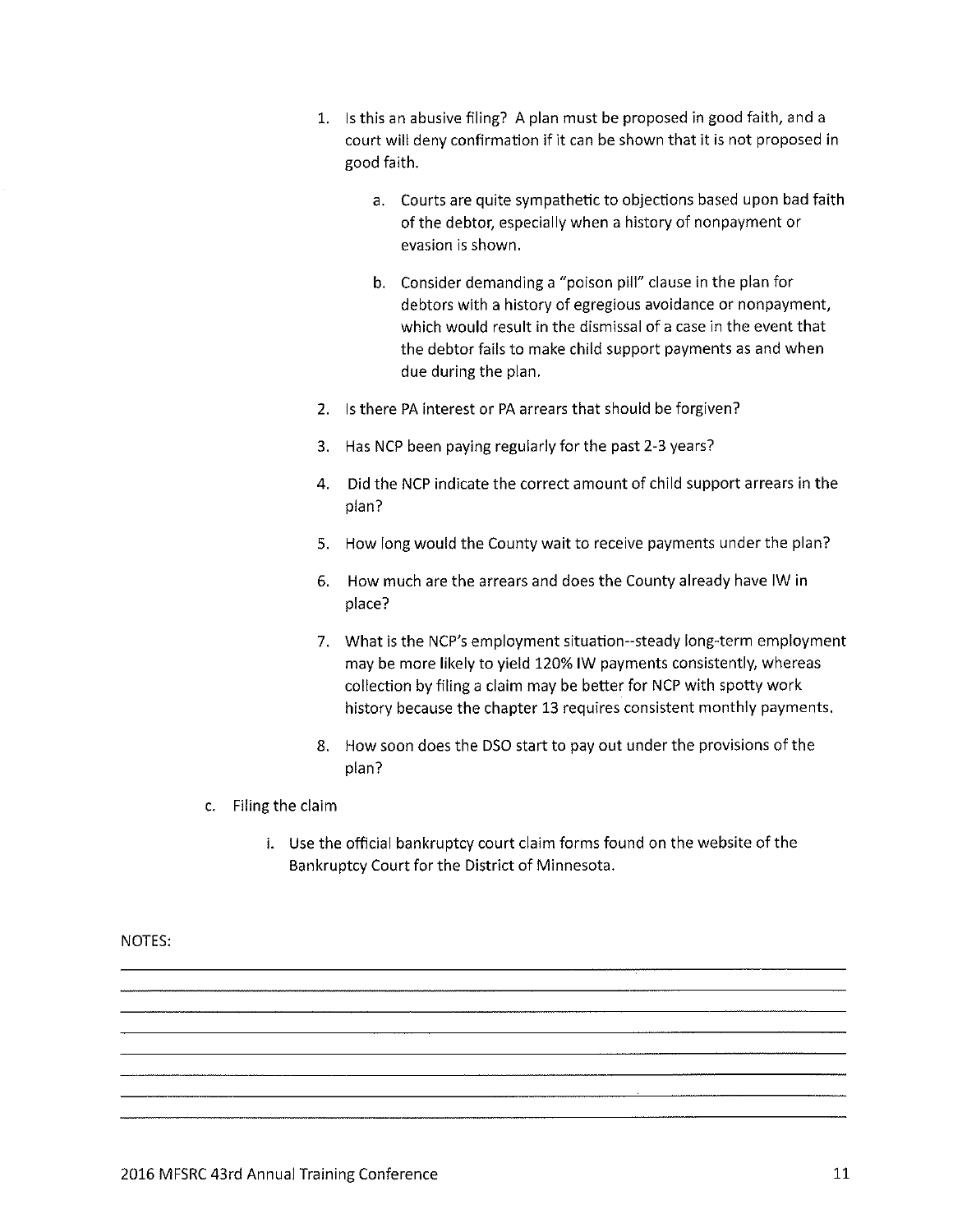- ii. Pay attention to where the claim should be filed, which is based on where the debtor lives.
- iii. Who in your office files the claim?
	- 1. CSO
	- 2. Attorney (attorney must be registered with federal court)
- iv. Consider including an affidavit, DSO account ledger, or printout as supporting documentation for the claim.
- 3. Chapter 7, PRISM, and Enforcement Remedies
	- a. CSO will update BAND screen when information is received regarding a bankruptcy filing
	- b. PRISM will continue these Enforcement Remedies
		- i. tax intercepts
		- ii. monthly billing statements (if IW is not in place);
		- iii. IW and if arrears will continue at 120%;
		- iv. credit bureau reporting;
		- v. occupational license suspension;
		- vi. rec license suspension is still allowed but this process is not automatic
	- c. PRISM stops the following enforcement remedies:
		- i. DL Suspension;
		- ii. student grant holds
	- d. Enforcement Remedies Prohibited
		- i. FIDM and
		- ii. civil contempt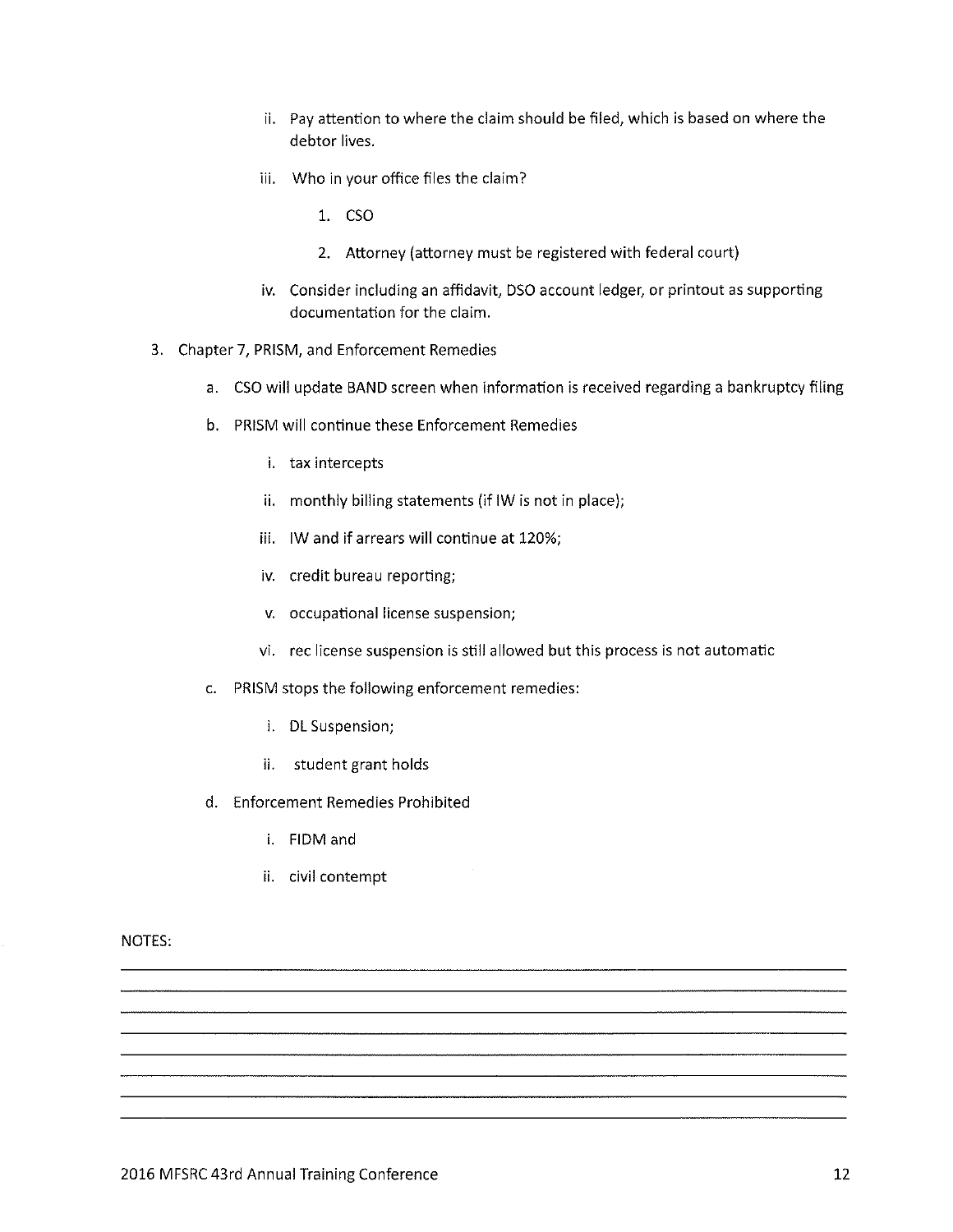- iii. No new judgments can be entered, no revoking stays on judgments
- e. Criminal contempt and criminal non-support may continue
- 4. Chapter 13, PRISM, and Enforcement Remedies
	- a. CSO will load BAND; a request for bankruptcy plan will be automatically generated
	- b. Enforcement Remedies will continue
		- i. Tax intercepts
		- ii. Monthly billing statements if no IW
		- iii. IW and if arrears will continue at 120%
			- 1. If there are arrears and county does not file a proof of claim and the debt is not listed in the bankruptcy plan the county can continue to collect the additional 20% towards arrears. (In re Gellington, 363 B.R. 497 (2007)(Income withholding is an exception under 11 U.S.C. § 362(b)(2)(C)). \*impacts arrears only cases the most\*
			- 2. If the plan includes payments toward arrears then IW can be for 100% of the continuing obligation but the additional 20% must be suppressed. (In re Gellington, 363 B.R. 497 (2007) (If arrears are to be paid through the confirmed plan, the arrears cannot also be collected through income withholding)).
		- iv. Credit Bureau Reporting
		- v. Occupational License Suspension
		- vi. Passport Denial
		- vii. Recreational License Suspension
	- c. Enforcement Remedies that terminate on PRISM
		- i. DL Suspension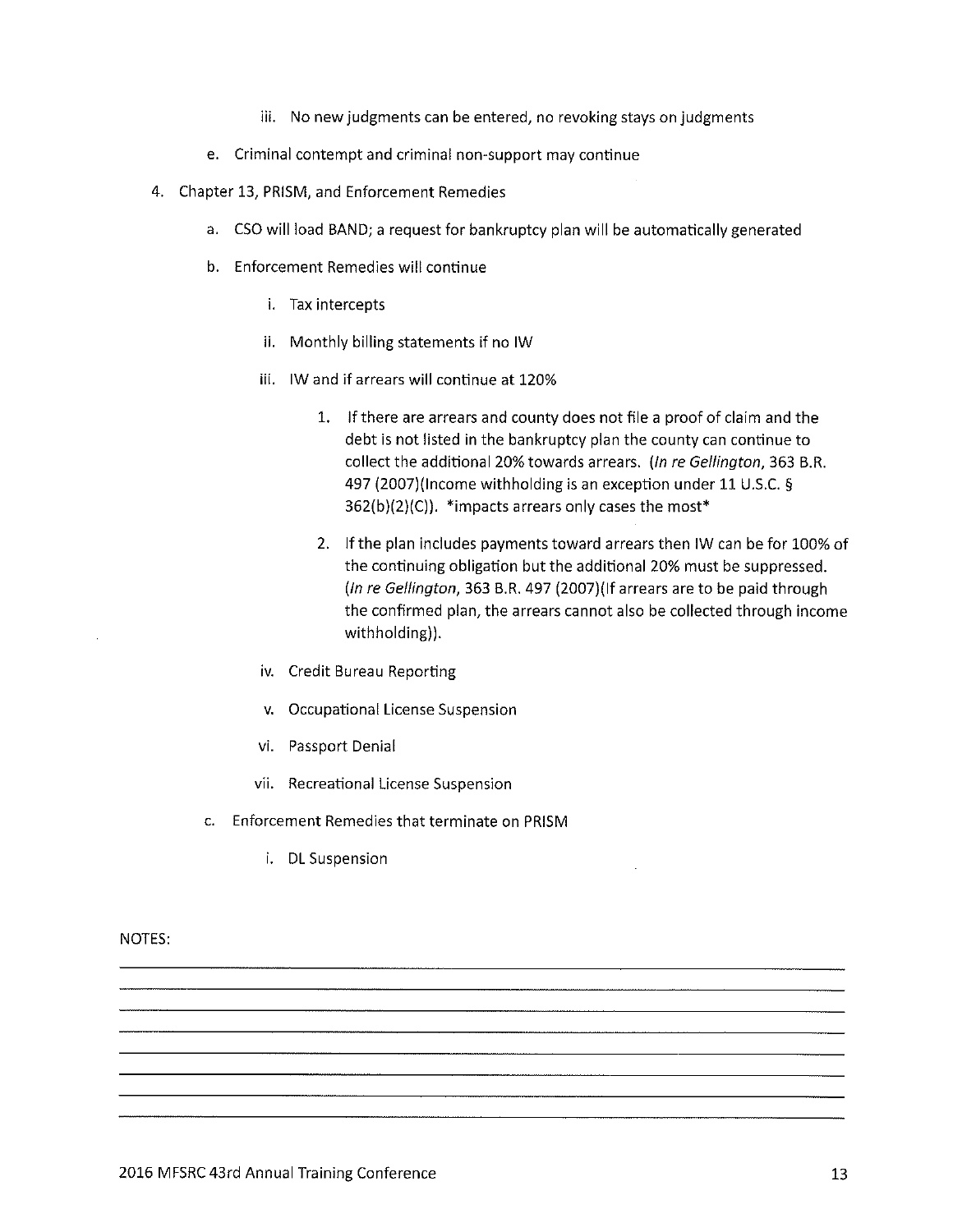- 1. Although the bankruptcy law allows DL suspension during bankruptcy, PRISM has not been updated
- ii. Student Grant Holds
- d. Prohibited Enforcement Remedies
	- i. FIDM
	- ii. Constructive civil contempt
	- iii. Entering new judgments
- e. Criminal non-support cases may continue
- f. Relief from the automatic stay
	- i. If the plan proposes that the debtor will voluntarily continue to pay the DSO during the plan, and fails to do so, the County may bring a motion for relief from the automatic stay seeking to garnish the debtor's wages to enforce payment of the DSO.
- g. Motion to Dismiss
	- i. The plan terms bind both creditor and debtor; if the debtor fails to abide by the DSO payment terms established in a confirmed plan, the County has grounds to move to dismiss the debtor's Chapter 13 case.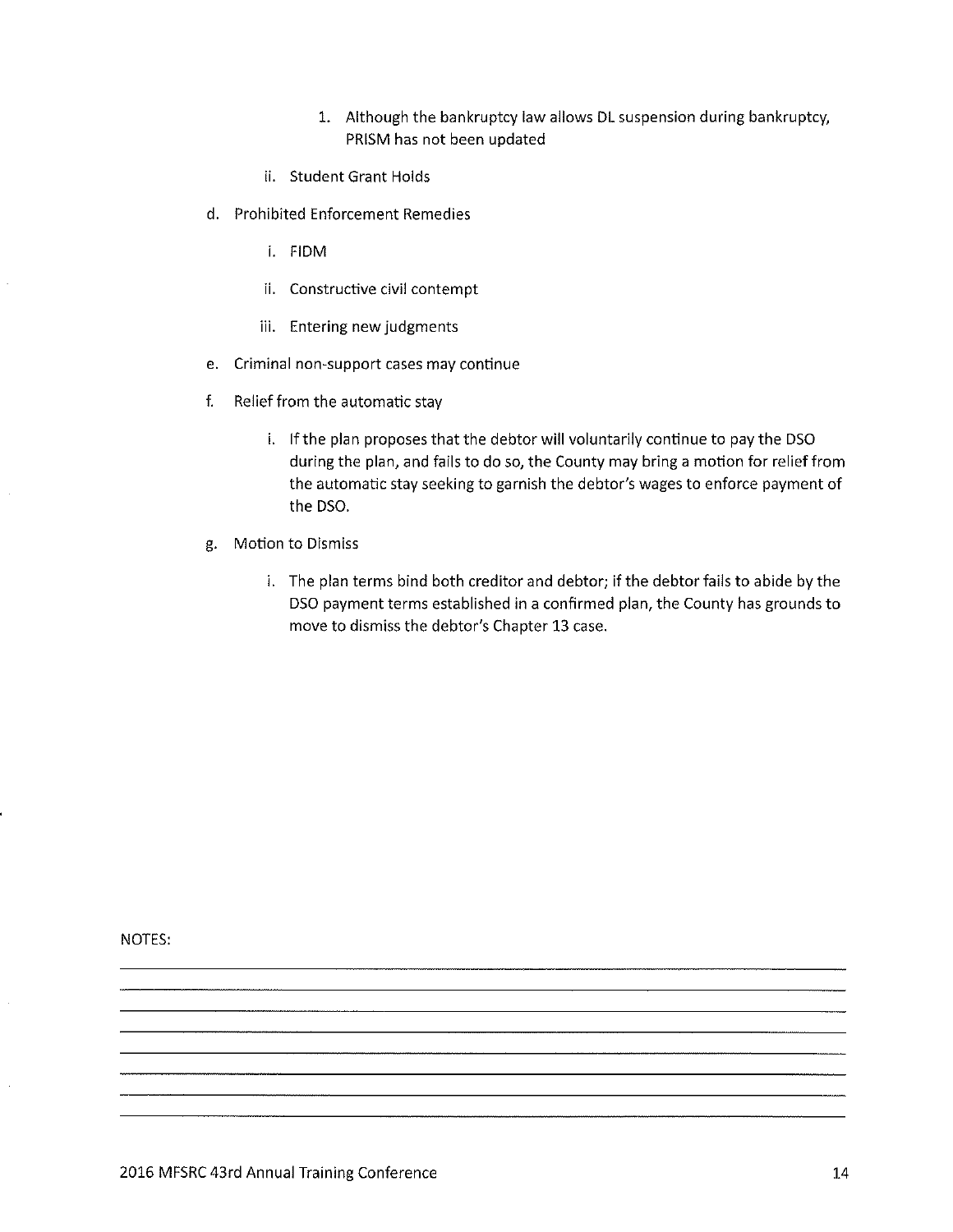#### **BANKRUPTCY AND CHILD SUPPORT COLLECTION-STATUTES**

#### Domestic Support Obligation Defined: 11 U.S.C. § 101(14A):

The term "domestic support obligation" means a debt that accrues before, on, or after the date of the order for relief in a case under this title, including interest that accrues on that debt as provided under applicable nonbankruptcy law notwithstanding any other provision of this title, that is—

(A) owed to or recoverable by-

(i) a spouse, former spouse, or child of the debtor or such child's parent, legal guardian, or responsible relative; or

(ii) a governmental unit;

(B) in the nature of alimony, maintenance, or support (including assistance provided by a governmental unit) of such spouse, former spouse, or child of the debtor or such child's parent, without regard to whether such debt is expressly so designated;

(C) established or subject to establishment before, on, or after the date of the order for relief in a case under this title, by reason of applicable provisions of-

(i) a separation agreement, divorce decree, or property settlement agreement;

(ii) an order of a court of record; or

(iii) a determination made in accordance with applicable nonbankruptcy law by a governmental unit; and

(D) not assigned to a nongovernmental entity, unless that obligation is assigned voluntarily by the spouse, former spouse, child of the debtor, or such child's parent, legal guardian, or responsible relative for the purpose of collecting the debt.

#### Automatic Stay: 11 U.S.C. § 362:

(a) Except as provided in subsection (b) of this section, a petition filed under section 301, 302, or 303 of this title, or an application filed under section 5(a)(3) of the Securities Investor Protection Act of 1970, operates as a stay, applicable to all entities, of-

(1) the commencement or continuation, including the issuance or employment of process, of a judicial, administrative, or other action or proceeding against the debtor that was or could have been commenced before the commencement of the case under this title, or to recover a claim against the debtor that arose before the commencement of the case under this title;

(2) the enforcement, against the debtor or against property of the estate, of a judgment obtained before the commencement of the case under this title;

(3) any act to obtain possession of property of the estate or of property from the estate or to exercise control over property of the estate;

(4) any act to create, perfect, or enforce any lien against property of the estate;

(5) any act to create, perfect, or enforce against property of the debtor any lien to the extent that such lien secures a claim that arose before the commencement of the case under this title;

(6) any act to collect, assess, or recover a claim against the debtor that arose before the commencement of the case under this title;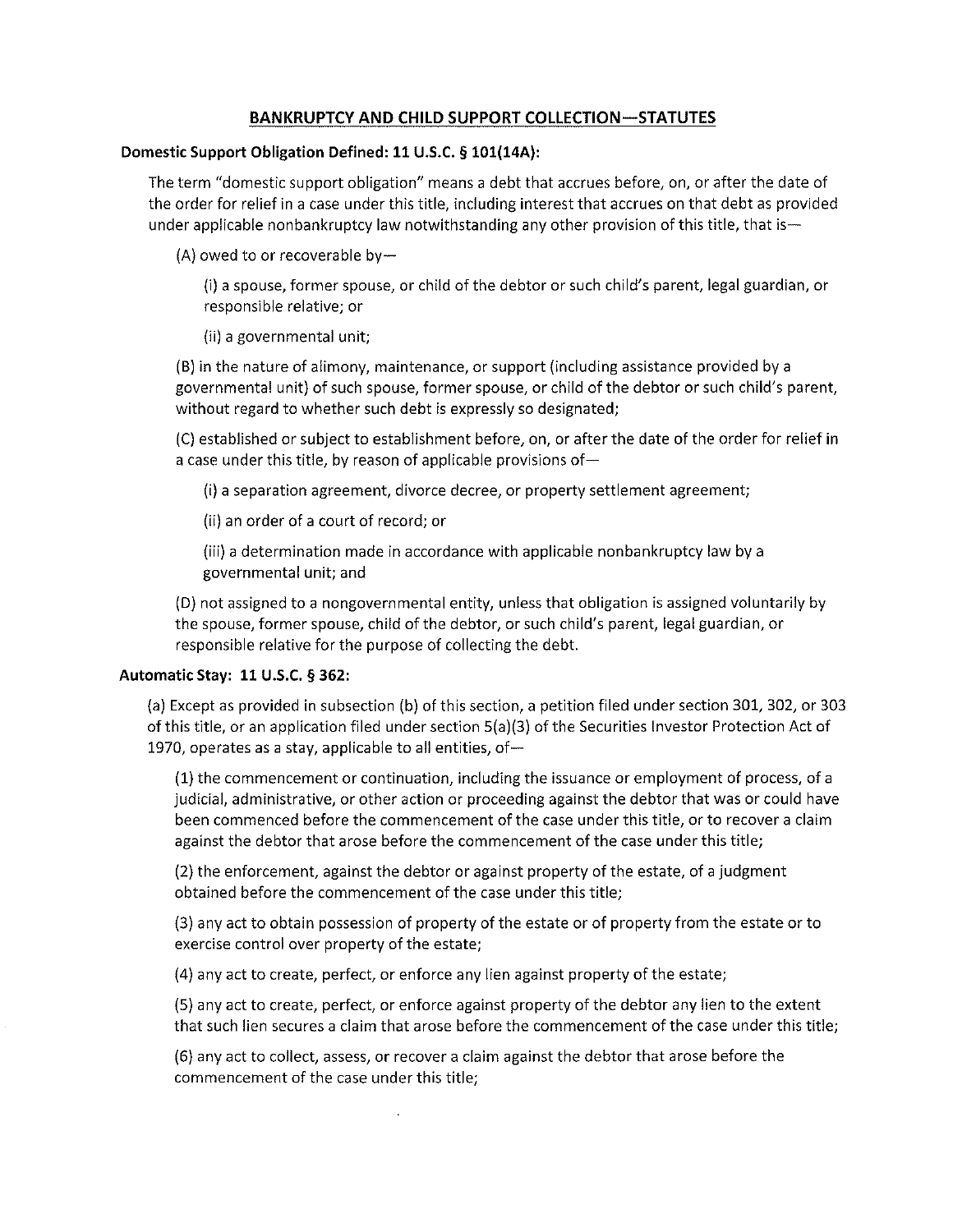(7) the setoff of any debt owing to the debtor that arose before the commencement of the case under this title against any claim against the debtor; and

(8) the commencement or continuation of a proceeding before the United States Tax Court concerning a tax liability of a debtor that is a corporation for a taxable period the bankruptcy court may determine or concerning the tax liability of a debtor who is an individual for a taxable period ending before the date of the order for relief under this title.

(b) The filing of a petition under section 301, 302, or 303 of this title, or of an application under section  $5(a)(3)$  of the Securities Investor Protection Act of 1970, does not operate as a stay-

(1) under subsection (a) of this section, of the commencement or continuation of a criminal action or proceeding against the debtor;

 $(2)$  under subsection  $(a)$ —

(A) of the commencement or continuation of a civil action or proceeding-

(i) for the establishment of paternity;

(ii) for the establishment or modification of an order for domestic support obligations;

(iii) concerning child custody or visitation;

(iv) for the dissolution of a marriage, except to the extent that such proceeding seeks to determine the division of property that is property of the estate; or

(v) regarding domestic violence;

(B) of the collection of a domestic support obligation from property that is not property of the estate;

(C) with respect to the withholding of income that is property of the estate or property of the debtor for payment of a domestic support obligation under a judicial or administrative order or a statute:

(D) of the withholding, suspension, or restriction of a driver's license, a professional or occupational license, or a recreational license, under State law, as specified in section 466(a)(16) of the Social Security Act;

(E) of the reporting of overdue support owed by a parent to any consumer reporting agency as specified in section 466(a)(7) of the Social Security Act;

(F) of the interception of a tax refund, as specified in sections 464 and 466(a)(3) of the Social Security Act or under an analogous State law; or

(G) of the enforcement of a medical obligation, as specified under title IV of the Social Security Act;

 $[...]$ 

#### Chapter 7 Exceptions to Discharge: 11 U.S.C. § 523

(a) A discharge under section 727, 1141, 1228(a), 1228(b), or 1328(b) of this title does not discharge an individual debtor from any debt-

 $[\ldots]$ 

(5) for a domestic support obligation;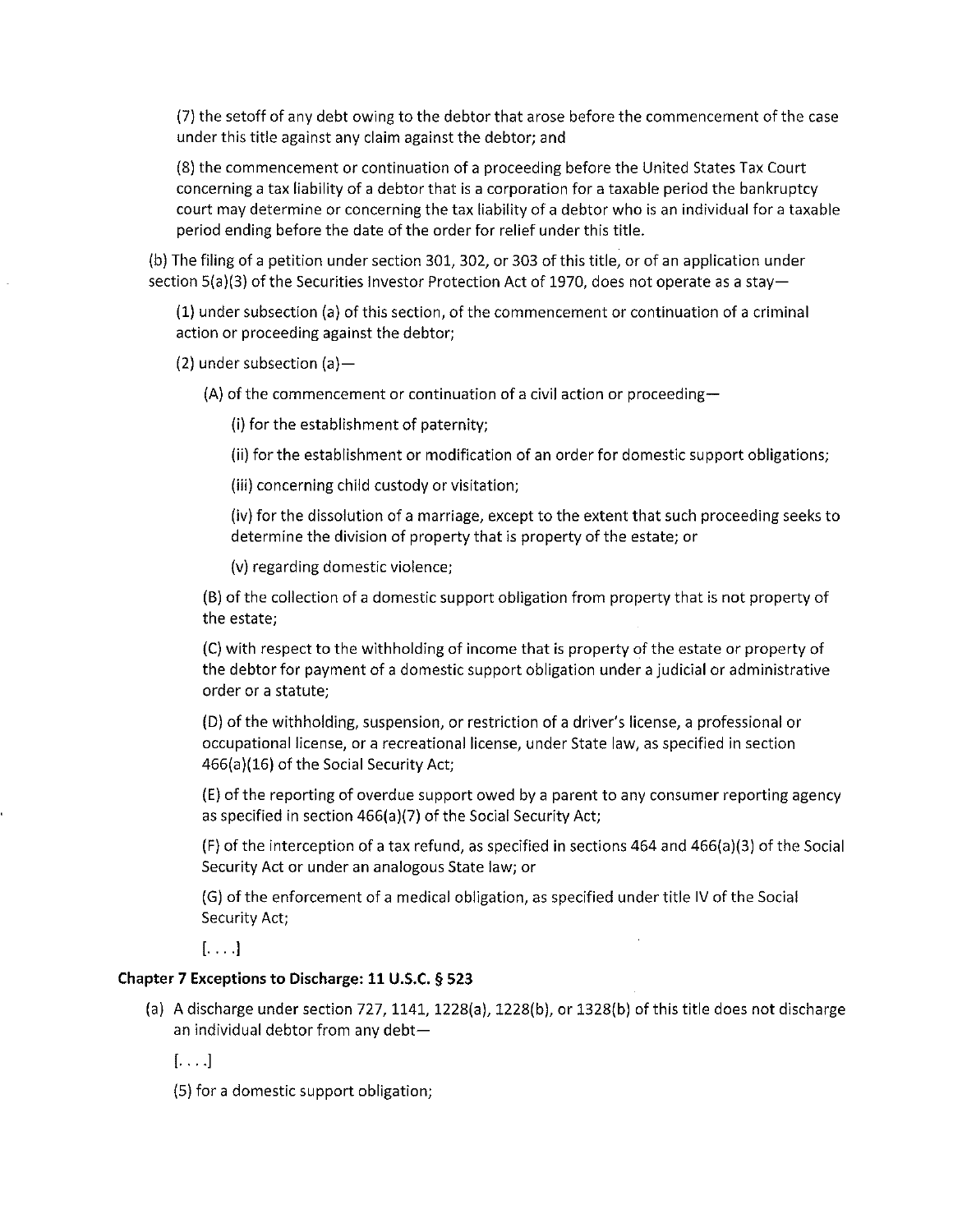$[...]$ 

#### Chapter 13 Plan Requirements: 11 U.S.C. § 1322(a):

 $(a)$  The plan-

(1) shall provide for the submission of all or such portion of future earnings or other future income of the debtor to the supervision and control of the trustee as is necessary for the execution of the plan:

(2) shall provide for the full payment, in deferred cash payments, of all claims entitled to priority under section 507 of this title, unless the holder of a particular claim agrees to a different treatment of such claim;

(3) if the plan classifies claims, shall provide the same treatment for each claim within a particular class; and

(4) notwithstanding any other provision of this section, may provide for less than full payment of all amounts owed for a claim entitled to priority under section  $507(a)(1)(B)$  only if the plan provides that all of the debtor's projected disposable income for a 5-year period beginning on the date that the first payment is due under the plan will be applied to make payments under the plan.

 $[\ldots]$ 

#### Chapter 13 Plan Res Judicata: 11 U.S.C. § 1327:

(a) The provisions of a confirmed plan bind the debtor and each creditor, whether or not the claim of such creditor is provided for by the plan, and whether or not such creditor has objected to, has accepted, or has rejected the plan.

(b) Except as otherwise provided in the plan or the order confirming the plan, the confirmation of a plan vests all of the property of the estate in the debtor.

(c) Except as otherwise provided in the plan or in the order confirming the plan, the property vesting in the debtor under subsection (b) of this section is free and clear of any claim or interest of any creditor provided for by the plan.

#### Chapter 13 Discharge: 11 U.S.C. § 1328:

(a) Subject to subsection (d), as soon as practicable after completion by the debtor of all payments under the plan, and in the case of a debtor who is required by a judicial or administrative order, or by statute, to pay a domestic support obligation, after such debtor certifies that all amounts payable under such order or such statute that are due on or before the date of the certification (including amounts due before the petition was filed, but only to the extent provided for by the plan) have been paid, unless the court approves a written waiver of discharge executed by the debtor after the order for relief under this chapter, the court shall grant the debtor a discharge of all debts provided for by the plan or disallowed under section 502 of this title, except any debt-

 $(1)$  provided for under section  $1322(b)(5)$ ;

(2) of the kind specified in section 507(a)(8)(C) or in paragraph  $(1)(B)$ ,  $(1)(C)$ ,  $(2)$ ,  $(3)$ ,  $(4)$ ,  $(5)$ ,  $(8)$ , or  $(9)$  of section 523(a);

(3) for restitution, or a criminal fine, included in a sentence on the debtor's conviction of a crime; or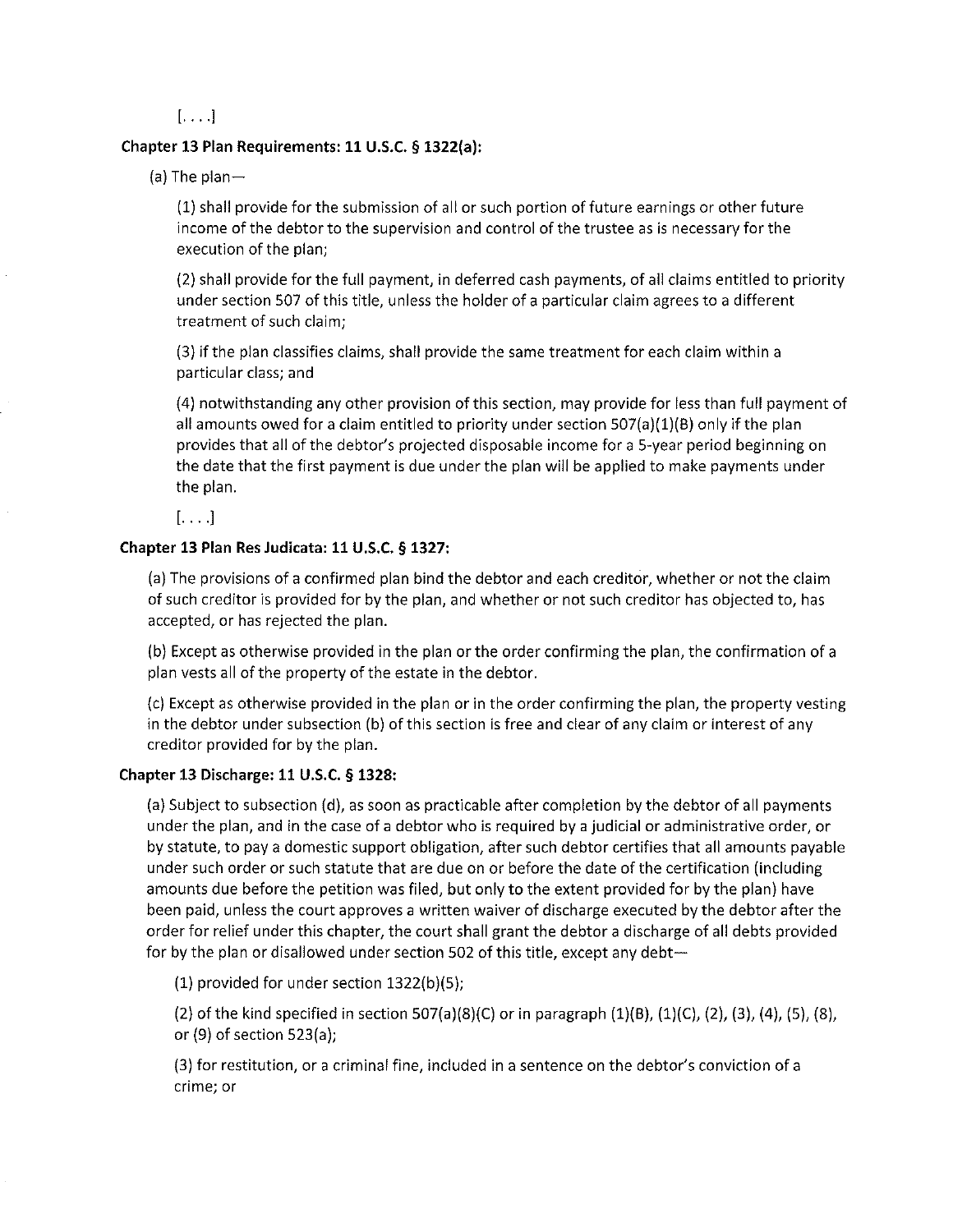(4) for restitution, or damages, awarded in a civil action against the debtor as a result of willful or malicious injury by the debtor that caused personal injury to an individual or the death of an individual.

 $[\ldots]$ 

### Sample "Poison Pill" Clause for Chapter 13 plan of debtor who has demonstrated prior bad faith conduct in payment of DSO:

The debtor will timely pay as and when due any and all post-petition domestic support obligation payments. Should the debtor default on the timely payment of domestic support obligation payments, [County] will be entitled to an ex-parte order for dismissal of this case without notice or hearing on the filing of an affidavit with the Court that attests to such default and also that [County] had mailed a letter by first class mail to the debtor and the debtor's counsel that gave notice of said default and a 30-day period to cure and that such a cure has not been performed.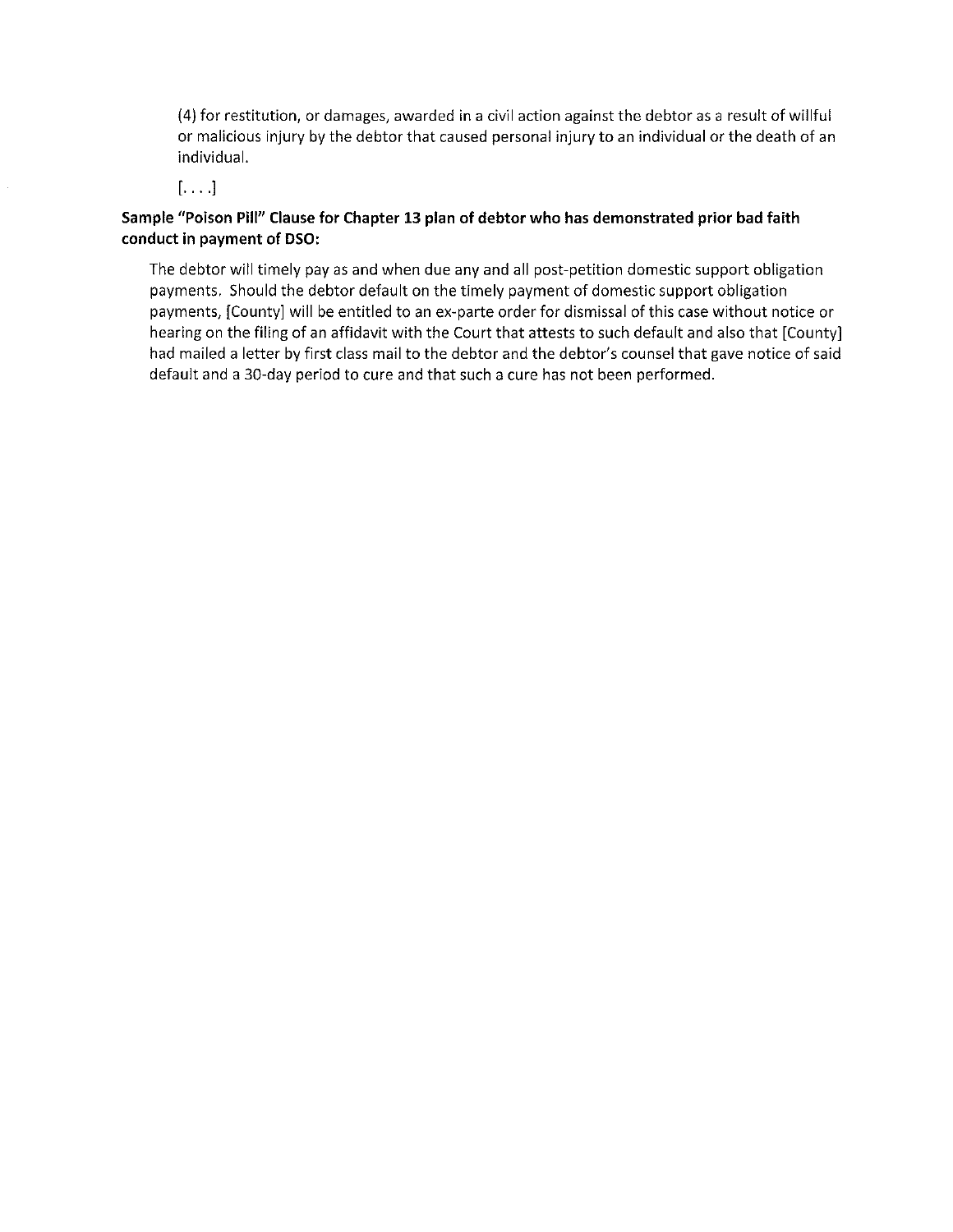**Claim 21** Filed 01/15/16 Desc Main Document Page 1 of 4

| Fill in this information to identify the case:                |  |
|---------------------------------------------------------------|--|
| Deblor 1                                                      |  |
| Dobtor 2<br>(Spouse, If filing)                               |  |
| Uniled States Bankruptcy Court for the: District of Minnesota |  |
| Case number                                                   |  |

Send original to: U.S. Bankruptcy Court 301 U.S. Courthouse 300 South Fourth Street Minneapolis, MN 55415

# Official Form 410 **Proof of Claim**

Case J

12/15

Read the instructions before filling out this form. This form is for making a claim for payment in a bankruptcy case. Do not use this form to make a request for payment of an administrative expense. Make such a request according to 11 U.S.C. § 503.

Filers must leave out or redact information that is entitled to privacy on this form or on any attached documents. Attach redacted copies of any documents that support the claim, such as promissory notes, purchase orders, invoices, itemized statements of running accounts, contracts, judgments, mortgages, and security agreements. Do not send original documents; they may be destroyed after scanning. If the documents are not available, explain in an attachment.

A person who files a fraudulent claim could be fined up to \$500,000, Imprisoned for up to 5 years, or both, 18 U.S.C. §§ 152, 157, and 3571,

Fill in all the Information about the claim as of the date the case was filed. That date is on the notice of bankruptcy (Form 309) that you received.

| Part 1: Identify the Claim                                                     |                                                                                                                                             |                                                                                                                                                                                                                                                                                                                                                                                                                                                                        |                              |          |  |  |  |
|--------------------------------------------------------------------------------|---------------------------------------------------------------------------------------------------------------------------------------------|------------------------------------------------------------------------------------------------------------------------------------------------------------------------------------------------------------------------------------------------------------------------------------------------------------------------------------------------------------------------------------------------------------------------------------------------------------------------|------------------------------|----------|--|--|--|
| 1. Who is the current<br>creditor?                                             | Dakota County Community Services Department<br>Name of the current creditor (the person or entity to be paid for this claim)                |                                                                                                                                                                                                                                                                                                                                                                                                                                                                        |                              |          |  |  |  |
|                                                                                |                                                                                                                                             | Other names the creditor used with the debtor entertainment contains the community of the credit of the credit of the state of the credit of the state of the credit of the state of the state of the credit of the state of t<br><u> 1980 - Jan Stein Stein Stein Stein Stein Stein Stein Stein Stein Stein Stein Stein Stein Stein Stein Stein Stein Stein Stein Stein Stein Stein Stein Stein Stein Stein Stein Stein Stein Stein Stein Stein Stein Stein Stein</u> |                              |          |  |  |  |
| 2. Has this claim been<br>acquired from<br>someone else?                       | <b>M</b> No                                                                                                                                 |                                                                                                                                                                                                                                                                                                                                                                                                                                                                        |                              |          |  |  |  |
| 3. Where should notices<br>and payments to the                                 | Where should notices to the creditor be sent?                                                                                               | Where should payments to the creditor be sent? (If<br>different)                                                                                                                                                                                                                                                                                                                                                                                                       |                              |          |  |  |  |
| creditor be sent?                                                              | Dakota County Attorney's Office                                                                                                             | Minnesota Child Support Payment Center                                                                                                                                                                                                                                                                                                                                                                                                                                 |                              |          |  |  |  |
| Federal Rule of                                                                | <b>Name</b>                                                                                                                                 | Namo                                                                                                                                                                                                                                                                                                                                                                                                                                                                   |                              |          |  |  |  |
| <b>Bankruptcy Procedure</b><br>(FRBP) 2002(g)                                  | One Mendota Road West Suite 220                                                                                                             | PO BOX 64326                                                                                                                                                                                                                                                                                                                                                                                                                                                           |                              |          |  |  |  |
|                                                                                | <b>Street</b><br>Number                                                                                                                     | Street<br>Number                                                                                                                                                                                                                                                                                                                                                                                                                                                       |                              |          |  |  |  |
|                                                                                | 55118<br>MN.<br>West St Paul                                                                                                                | Saint Paul                                                                                                                                                                                                                                                                                                                                                                                                                                                             | MN.                          | 55164    |  |  |  |
|                                                                                | ZIP Code<br>$\overline{\mathsf{S}^{\mathsf{late}}}$<br>C <sub>IV</sub>                                                                      | City                                                                                                                                                                                                                                                                                                                                                                                                                                                                   | <b>State</b>                 | ZIP Code |  |  |  |
|                                                                                | 651-438-<br>Contact phone                                                                                                                   | Contact phone experience and contact the contact of the contact of the contact of the contact of the contact of                                                                                                                                                                                                                                                                                                                                                        |                              |          |  |  |  |
|                                                                                | csedecourt@co.dakota.mn.us<br>Contact email                                                                                                 | Contact email <u>________________________________</u>                                                                                                                                                                                                                                                                                                                                                                                                                  |                              |          |  |  |  |
|                                                                                | Uniform claim identifier for electronic payments in chapter 13 (if you use one):<br>and the same way when they are same more what were some |                                                                                                                                                                                                                                                                                                                                                                                                                                                                        |                              |          |  |  |  |
| 4. Does this claim amend<br>one already filed?                                 | <b>M</b> No<br>[2] Yes. Claim number on court claims registry (if known) ______                                                             |                                                                                                                                                                                                                                                                                                                                                                                                                                                                        | Filed on $\frac{1}{MM + DD}$ | 1.000Y   |  |  |  |
| 5. Do you know if anyons<br>else has filed a proof<br>of claim for this claim? | <b>⊡</b> No<br>$\Box$ Yes. Who made the earlier filing? $\Box$                                                                              |                                                                                                                                                                                                                                                                                                                                                                                                                                                                        |                              |          |  |  |  |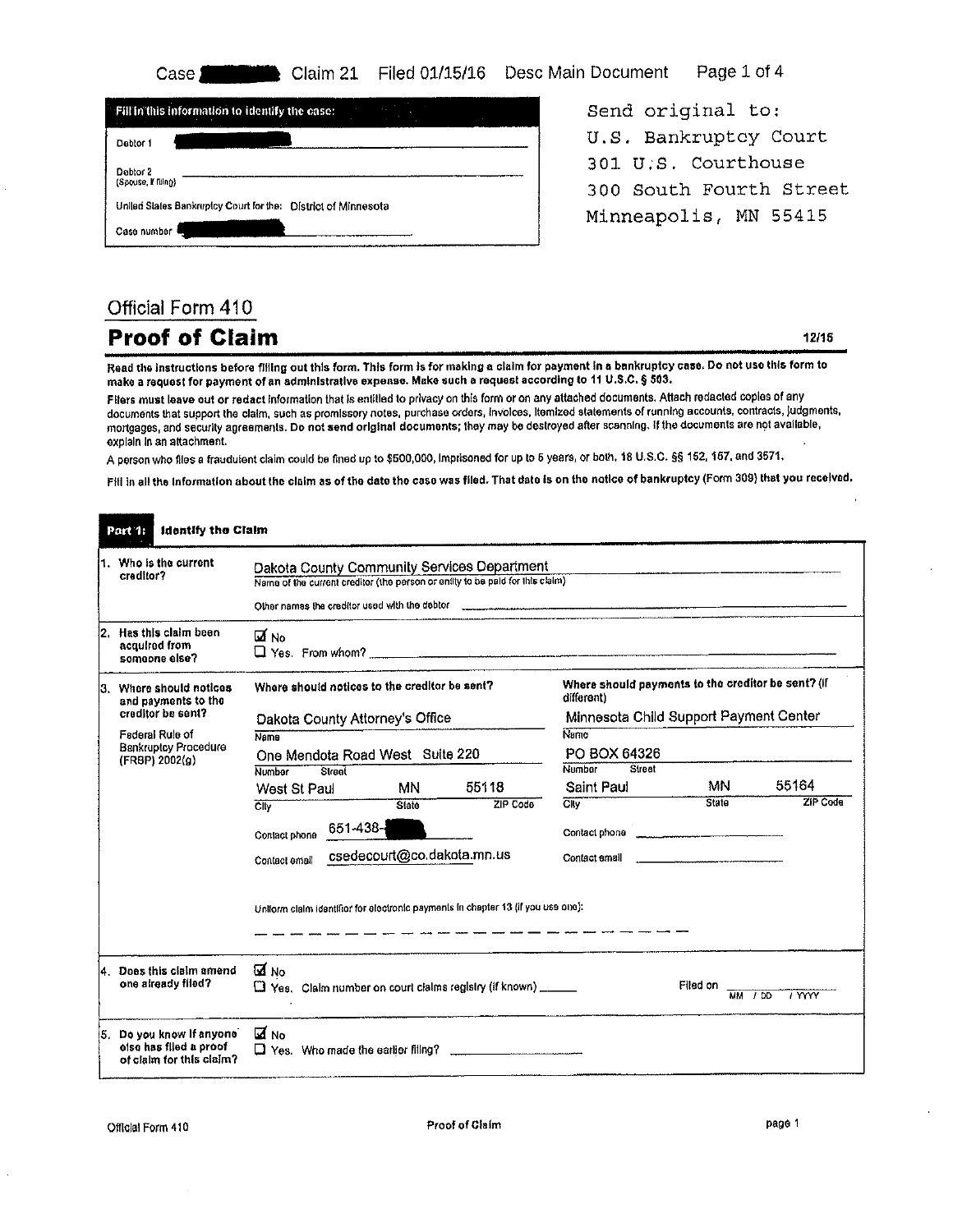|     | 6. Do you have any number<br>you use to identify the<br>debtor? | $\square$ No<br>Ves. Last 4 digits of the debtor's account or any number you use to identify the debtor:                                                                                                                                                                                                                                                                                                                                                                                                                                                                                                                                                                                                                                                                                                                                                                                                                                                                       |  |  |  |
|-----|-----------------------------------------------------------------|--------------------------------------------------------------------------------------------------------------------------------------------------------------------------------------------------------------------------------------------------------------------------------------------------------------------------------------------------------------------------------------------------------------------------------------------------------------------------------------------------------------------------------------------------------------------------------------------------------------------------------------------------------------------------------------------------------------------------------------------------------------------------------------------------------------------------------------------------------------------------------------------------------------------------------------------------------------------------------|--|--|--|
|     | 7. How much is the claim?                                       | 0.00. Does this amount include interest or other charges?<br>M No<br>U Yes. Attach statement itemizing interest, fees, expenses, or other<br>charges required by Bankruptcy Rule 3001(c)(2)(A).                                                                                                                                                                                                                                                                                                                                                                                                                                                                                                                                                                                                                                                                                                                                                                                |  |  |  |
| 8.  | What is the basis of the<br>cialm?                              | Examples: Goods sold, money loaned, lease, services performed, personal injury or wrongful death, or credit card,<br>Attach redacted copies of any documents supporting the claim required by Bankruptcy Rule 3001(c).<br>Limit disclosing information that is entitled to privacy, such as health care information.<br>Debt incurred Due to Child Support - See Attached Affidavit                                                                                                                                                                                                                                                                                                                                                                                                                                                                                                                                                                                            |  |  |  |
| I9. | is all or part of the claim<br>secured?                         | ⊠ี่ No<br>$\square$ Yes. The claim is secured by a lien on property.<br>Nature of property:<br>Real estate. If the claim is secured by the debtor's principal residence, file a Mortgage Proof of Claim<br>Attachment (Official Form 410-A) with this Proof of Claim.<br>Motor venicle<br>Other, Describe:<br>ப<br><b>Basis for perfection:</b><br>Attach redacted copies of documents, if any, that show evidence of perfection of a security interest (for<br>example, a mortgage, lien, certificate of title, financing statement, or other document that shows the lien has<br>been filed or recorded.)<br>Value of property:<br>Amount of the claim that is secured:<br>0.00 (The sum of the secured and unsecured<br>Amount of the claim that is unsecured: \$<br>amounts should match the amount in line 7.)<br>Amount necessary to cure any default as of the date of the petition:<br>Annual Interest Rate (when case was filed) 4<br>$\Box$ Fixed<br>$\Box$ Variable |  |  |  |
|     | 10, is this claim based on a<br>lease?                          | <b>ZI</b> No<br>$\Box$ Yes. Amount necessary to cure any default as of the date of the petition.                                                                                                                                                                                                                                                                                                                                                                                                                                                                                                                                                                                                                                                                                                                                                                                                                                                                               |  |  |  |
|     | 11. Is this claim subject to a<br>right of setoff?              | Ø No                                                                                                                                                                                                                                                                                                                                                                                                                                                                                                                                                                                                                                                                                                                                                                                                                                                                                                                                                                           |  |  |  |

 $\bar{z}$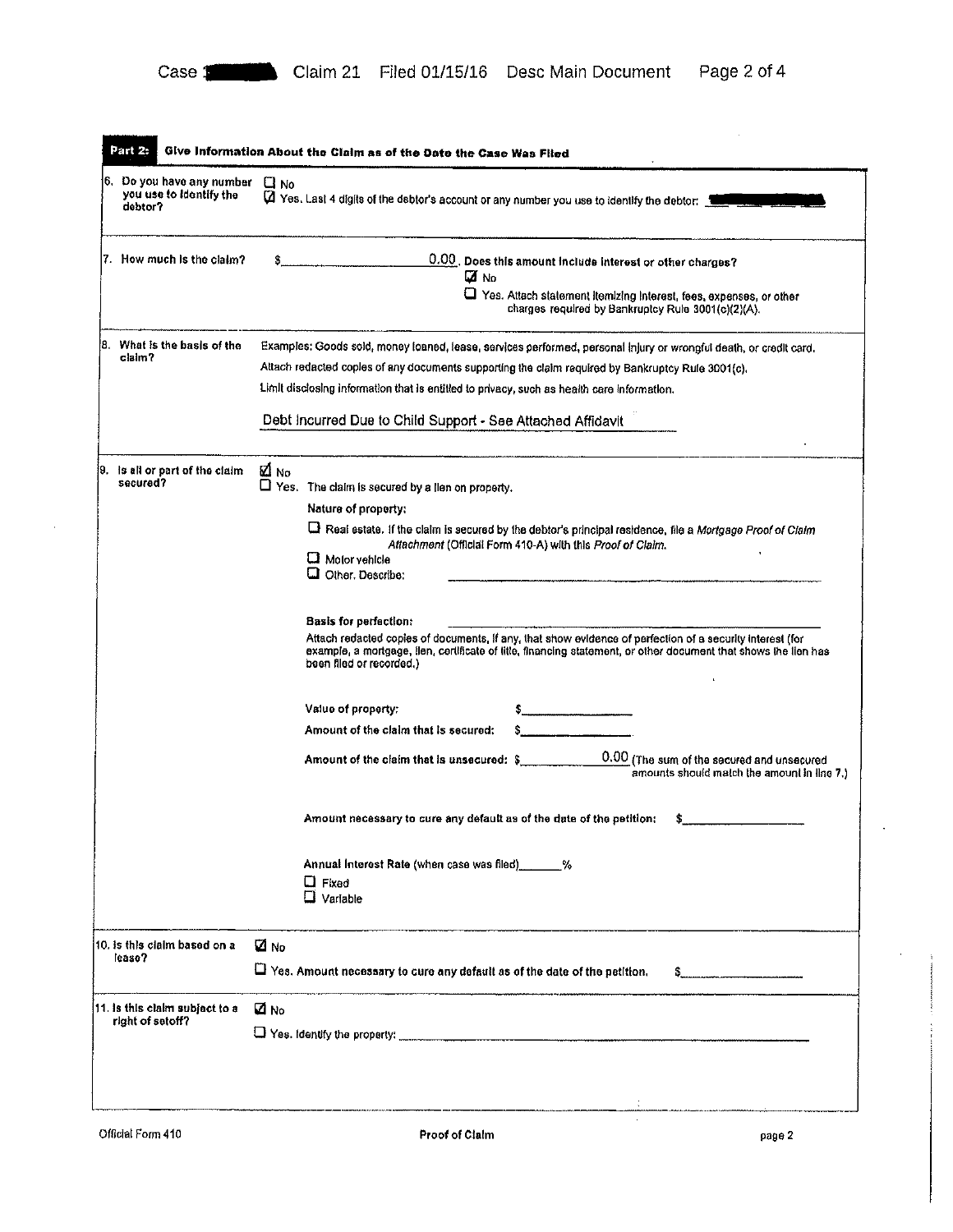| 12. Is all or part of the claim                                           | LI No                                                                                                                                                                                                |                             |
|---------------------------------------------------------------------------|------------------------------------------------------------------------------------------------------------------------------------------------------------------------------------------------------|-----------------------------|
| entitled to priority under<br>11 U.S.C. § 507(a)?                         | Yes. Check all that apply:                                                                                                                                                                           | Amount entitled to priority |
| A claim may be partly<br>priority and partly<br>nonpriority. For example, | Domestic support obligations (including alimony and child support) under<br>11 U.S.C. § 507(a)(1)(A) or (a)(1)(B).                                                                                   | 0.00                        |
| in some categories, the<br>law limits the amount<br>entitled to priority. | Up to \$2,775* of deposits toward purchase, lease, or rental of property or services for<br>personal, family, or household use. 11 U.S.C. § 507(a)(7).                                               |                             |
|                                                                           | U Wages, salarles, or commissions (up to \$12,475*) earned within 180 days before the<br>bankruptcy petition is filed or the debtor's business ends, whichever is earlier.<br>11 U.S.C. § 507(a)(4). |                             |
|                                                                           | $\Box$ Taxes or penalties owed to governmental units, 11 U.S.C. § 507(a)(8).                                                                                                                         |                             |
|                                                                           | $\square$ Contributions to an employee benefit plan. 11 U.S.C. § 507(a)(5).                                                                                                                          |                             |
|                                                                           | Other. Specify subsection of 11 U.S.C. § 507(a)(_) that applies.                                                                                                                                     |                             |
|                                                                           | Amounts are subject to adjustment on 4/01/16 and every 3 years after that for cases begun on or after the date of adjustment.                                                                        |                             |

| Part 3:<br><b>Sign Below</b>                                                                                                         |                                                                                                                                  |               |                                                                                                     |             |                                                                                                                        |
|--------------------------------------------------------------------------------------------------------------------------------------|----------------------------------------------------------------------------------------------------------------------------------|---------------|-----------------------------------------------------------------------------------------------------|-------------|------------------------------------------------------------------------------------------------------------------------|
| The person completing<br>this proof of claim must                                                                                    |                                                                                                                                  |               | Check the appropriate box:                                                                          |             |                                                                                                                        |
| sign and date it.                                                                                                                    | Q<br>I am the creditor.                                                                                                          |               |                                                                                                     |             |                                                                                                                        |
| FRBP 9011(b).                                                                                                                        | Ø                                                                                                                                |               | I am the creditor's attorney or authorized agent.                                                   |             |                                                                                                                        |
| If you file this claim<br>electronically, FRBP                                                                                       | О                                                                                                                                |               | I am the trustee, or the debtor, or their authorized agent. Bankruptcy Rule 3004.                   |             |                                                                                                                        |
| 5005(a)(2) authorizes courts<br>to establish local rules                                                                             | ⊔                                                                                                                                |               | I am a guarantor, surety, endorser, or other codebtor. Bankruptcy Rule 3005.                        |             |                                                                                                                        |
| specifying what a signature<br>ls.                                                                                                   |                                                                                                                                  |               | amount of the claim, the creditor gave the debtor credit for any payments received toward the debt. |             | I understand that an authorized signature on this Proof of Claim serves as an acknowledgment that when calculating the |
| A person who files a<br>fraudulent claim could be<br>fined up to \$500,000.<br>imprisoned for up to 5                                | I have examined the information in this Proof of Claim and have a reasonable bellef that the information is true<br>and correct. |               |                                                                                                     |             |                                                                                                                        |
| years, or both.<br>I declare under penalty of perjury that the foregoing is true and correct.<br>18 U.S.C. §§ 152, 157, and<br>3571. |                                                                                                                                  |               |                                                                                                     |             |                                                                                                                        |
| 01/14/2016<br>Executed on date<br>MM / DD / YYYY                                                                                     |                                                                                                                                  |               |                                                                                                     |             |                                                                                                                        |
|                                                                                                                                      | /s/                                                                                                                              | Signature     | Attorney ID#<br>Print the name of the person who is completing and signing this claim:              |             |                                                                                                                        |
| Name                                                                                                                                 |                                                                                                                                  |               |                                                                                                     |             |                                                                                                                        |
|                                                                                                                                      |                                                                                                                                  |               | First name                                                                                          | Middle name | Last name                                                                                                              |
| Title                                                                                                                                |                                                                                                                                  |               | Assistant Dakota County Attorney                                                                    |             |                                                                                                                        |
| Dakota County Attorney's Office<br>Company<br>Identify the corporate servicer as the company if the authorized agent is a servicer.  |                                                                                                                                  |               |                                                                                                     |             |                                                                                                                        |
|                                                                                                                                      |                                                                                                                                  |               |                                                                                                     |             |                                                                                                                        |
|                                                                                                                                      | Address                                                                                                                          |               | One Mendota Road West Suite 220<br>Number<br>Street                                                 |             |                                                                                                                        |
|                                                                                                                                      |                                                                                                                                  |               | West Saint Paul                                                                                     | MN          | 55118                                                                                                                  |
|                                                                                                                                      |                                                                                                                                  |               | Cliy                                                                                                | State       | ZIP Code                                                                                                               |
|                                                                                                                                      |                                                                                                                                  | Contact phone | 651-438-                                                                                            | Emall       | csedecourt@co.dakota.mn.us                                                                                             |

 $\bullet$ 

 $\bar{z}$ 

 $\frac{1}{4}$